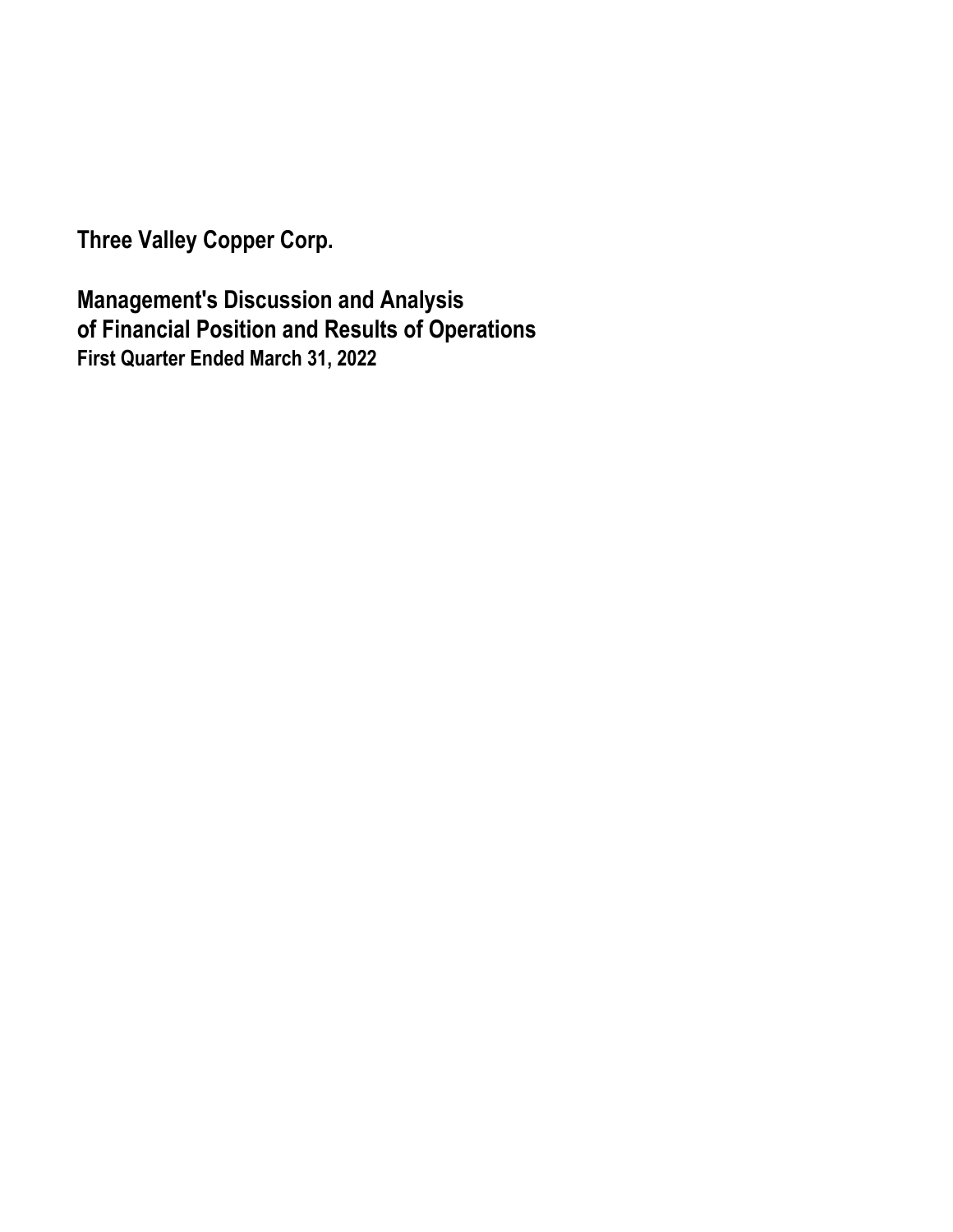## **MANAGEMENT'S DISCUSSION AND ANALYSIS**

*The following is management's discussion and analysis ("MD&A") of the financial condition, cash flows and future prospects of Three Valley Copper Corp. ("TVC" or the "Company"). This document is prepared as at May 24, 2022 (unless otherwise stated) and should be read in conjunction with the Company's unaudited condensed interim consolidated financial statements for the three months ended March 31, 2022, including the notes thereon (the "Financial Statements"), the Company's audited consolidated financial statements for the year ended December 31, 2021, including the notes thereon and the Company's MD&A for the year ended December 31, 2021. The Company prepares its Financial Statements in accordance with International Financial Reporting Standards ("IFRS") as issued by the International Accounting Standards Board ("IASB"). All amounts are expressed in United States dollars ("USD") unless otherwise indicated. Additional information on the Company and its operations, including a consolidated National Instrument 43-101 Standards of Disclosure for Mineral Projects ("NI 43-101") compliant technical report on the Minera Tres Valles project (the "Technical Report"), can be accessed at www.sedar.com, and may also be found on the Company's website at www.threevalleycopper.com*

*Forward-looking statements and information are used throughout this document. See the Forward-Looking Information section at the end of this document highlighting the caution that a reader should place on all forward-looking information.* 

## **BUSINESS OVERVIEW**

Three Valley Copper Corp. (formerly SRHI Inc.), headquartered in Toronto, Ontario, Canada is listed on the TSX Venture Exchange ("**TSXV**") and OTCQB Venture Market ("**OTC**") and is focused on growing copper production from, and further exploration of, its primary asset, Minera Tres Valles SpA ("**MTV**"). Located in Salamanca, in the Province of Chopa, Chile, MTV is 95.1% owned by the Company and MTV's main assets are the Minera Tres Valles mining complex and its 46,000 hectares of exploratory lands.

MTV was acquired in October 2017 and includes a fully integrated processing operation and two mines the Don Gabriel open pit mine ("**Don Gabriel**") and the Papomono underground mine ("**Papomono**"). Both mines are located approximately 10 kilometers north of the town of Salamanca, 300 kilometers north of Santiago, Chile.

In December 2020, MTV restarted mining operations after being idled since February 2020 as it went through a Judicial Reorganization Agreement ("**JRA**") with its key creditors. The senior secured prepayment facility (the "**Facility**") previously entered into with the MTV senior secured lenders (the "**Lenders**"), was later amended as part of the JRA (the "**Amended Facility**").

MTV's objective is to carry out mining activities associated with exploiting and processing minerals for which it has a crushing and processing plant with nameplate capacity of 7,000 tonnes per day. MTV's heap leach pads and solvent-extraction and electrowinning processing ("**SX-EW**") plant (production capacity of 18,500 tonnes per year of copper cathodes) are located approximately 7 kilometers north of Salamanca. In addition to the two mines, MTV owns a large regional land package which it plans to explore for minerals, primarily copper.

Additional information on the Company and its operations, including its Technical Report, can be found on the Company's website at www.threevalleycopper.com and on SEDAR at www.sedar.com.

## **FIRST QUARTER HIGHLIGHTS**

On January 24, 2022, MTV temporarily suspended operations at Don Gabriel due to its continued underperformance and does not expect to resume production at Don Gabriel in 2022. Management and the technical teams are conducting their analysis of Don Gabriel and alternatives to the current mine plan given the underperformance of Don Gabriel. This underperformance has resulted in materially lower current and forecasted revenues and cash inflows resulting in a deteriorating liquidity position and called into question the future economic viability of Don Gabriel.

Don Gabriel was previously expected to produce approximately 4,600 tonnes of copper cathode in 2022, which represented between 58% and 46% of the Company's preliminary production guidance for 2022 of 8,000 to 10,000 tonnes of copper cathode production. As a result, the Company retracted its revised preliminary operating outlook for 2022 and 2023.

The initial construction of the Papomono block caving mine was completed in mid-January 2022. MTV chose to temporarily halt the start of the block caving operation as the expected cash flows were not sufficient to fully support the ramp-up of Papomono during 2022. Increasing production input costs and the decision to suspend operations at Don Gabriel has significantly impacted MTV's ability to generate the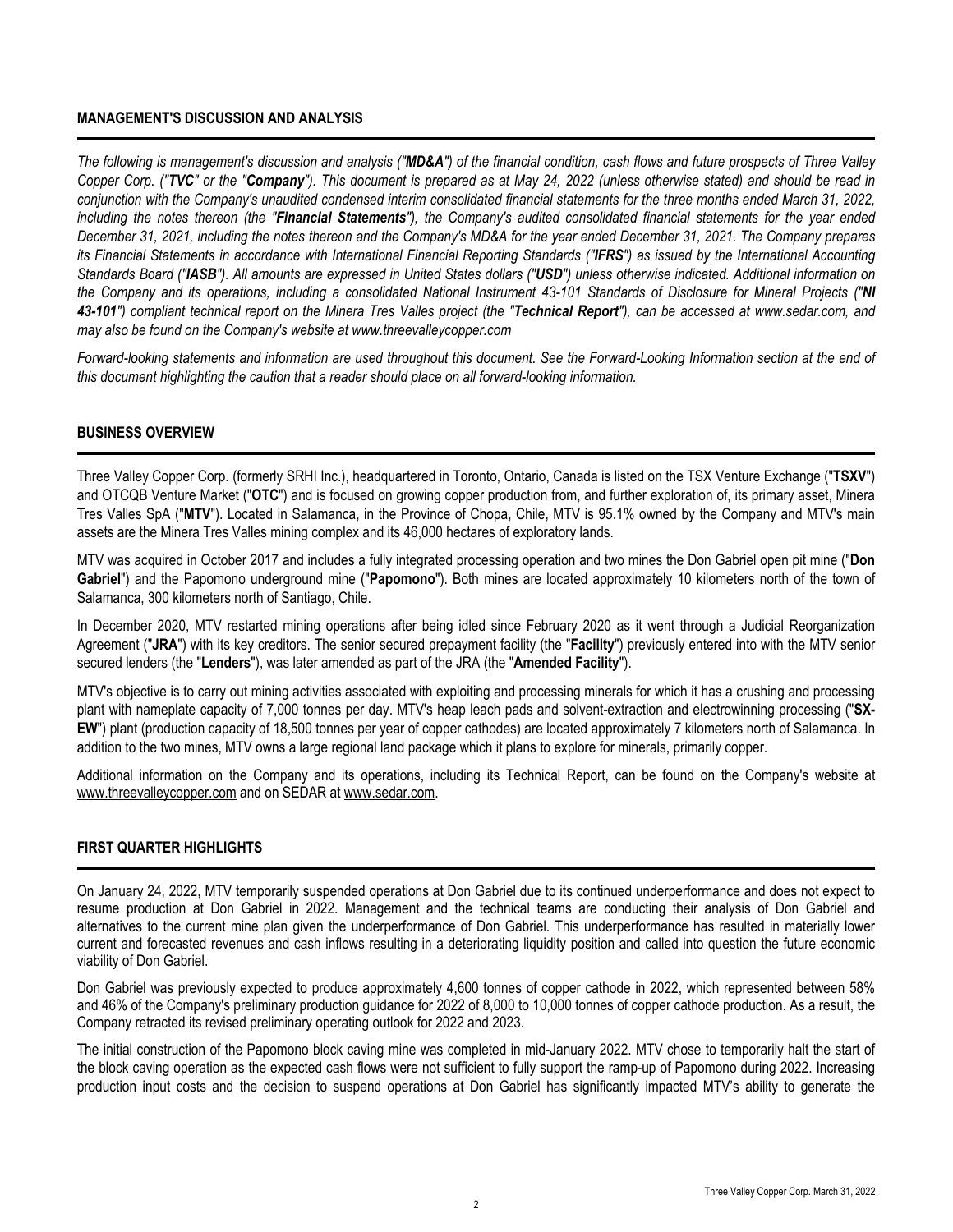necessary cash flows to fund the planned ramp-up of Papomono. To further preserve liquidity, MTV also temporarily suspended its exploration program and certain sustaining and expansion capital expenditures.

On March 7, 2022, MTV, with the support of the Lenders and the underground mining contractor, decided to start the operations of the Papomono block caving mine while discussions with the Lenders to find a comprehensive solution to MTV's cash flow shortfall continue.

The Lenders, together with the Company, expressed their intention to provide \$11 million of super senior secured funds to MTV, the approvals for and terms of which are being finalized. This funding, if approved, was expected to be drawn down in tranches by MTV beginning at the end of March 2022 and is expected to fund MTV into July 2022 providing the Company and the Lenders additional time to negotiate a longer-term solution for MTV, including, inter alia, sourcing additional capital that will be required, bridge loan financing, additional debt financing, forgiveness or conversion of debt, waivers of operating and other covenants, deferrals of or renegotiation of repayment terms and/or renegotiation of the fixed price portion of the offtake agreement (the "**Offtake**"). If approvals from the respective parties are not obtained and funding not provided, it is expected that MTV will not have sufficient funds to operate past mid-June 2022. This could force a liquidation event of MTV. To date, neither approvals nor any of the \$11 million has been received by MTV. In addition to the \$11 million super senior secured funds, the Company estimates that MTV will require at least an additional \$10 million of capital during 2022.

On March 31, 2022, MTV did not pay interest due to the Lenders as required pursuant to the terms of the Amended Facility. While the Lenders have not sent a notice of default to MTV they have expressly reserved their rights.

As a result of the current financial situation of MTV, the interruption in its operations and the non-payment of interest due on March 31, 2022, certain defaults of the Amended Facility have occurred and are continuing and consequently the total outstanding balance of the Amended Facility remains classified as current liabilities. In addition, the amounts owing to the unsecured creditors (the "**Unsecured Creditors**") of the JRA are also classified as current liabilities. The amounts due to the Unsecured Creditors of the JRA on March 31, 2022 were postponed until June 30, 2022 with the approval of the Creditors' Committee representing the Unsecured Creditors of the JRA.

Copper cathode production in the first quarter of 2022 was 2.3 million pounds coming primarily from the drawdown of inventory on the leach pads and ore supplied by third-party miners. Copper cathode production was negatively impacted by the suspension of operations at Don Gabriel and the temporary delay of the start of Papomono block caving operations.

Revenue for the first quarter of 2022 was \$10.9 million from the sale of 2.4 million pounds of copper cathodes at an average realized copper price (see Non-IFRS Performance Measures elsewhere in this MD&A) of \$4.44 per pound.

Net loss for the first quarter of 2022 was \$7.2 million, or \$0.06 on a per-share basis.

Cash and cash equivalents and restricted cash at the end of the period was \$9.7 million.

## **OUTLOOK**

## **Outlook**

#### *Going Concern Assumption*

The Company is subject to numerous risk factors that may impact its ability to economically produce copper cathodes at MTV. MTV has incurred significant operating losses and negative cash flows from operations in recent years.

MTV will need to raise capital in order to further support its operations including additional sustaining capital requirements to fully support the ramp-up of Papomono during 2022. Such financings will depend on a number of unpredictable factors, which are often beyond the control of the Company and MTV. A key milestone for MTV's future success is the continued ramp-up of production from the Papomono mine through 2022 and into 2023, the initial construction of which was completed in January 2022. Management estimates that additional sustaining capital requirements and working capital of at least \$21 million will be required in 2022. The Papomono mine ramp up and its future production of copper ore depends on several factors some of which may be out of MTV's or the Company's control.

There is no assurance that additional financing will be available on a timely basis or on terms acceptable to MTV. MTV has suspended mining operations at Don Gabriel and is in negotiations with the Lenders to amend the terms of the existing Amended Facility. There is no assurance that the negotiations will be successful. If MTV is successful in sourcing additional financing, this will likely cause a material dilution to TVC's ownership interest in MTV, including the possibility that TVC would no longer hold majority control of MTV. MTV did not pay the interest due to the Lenders on March 31, 2022, and consequently MTV is in default with the terms of the Amended Facility effective that date. In addition, TVC did not invest the remaining net proceeds of the November 2021 financing (approximately \$2.5 million) into MTV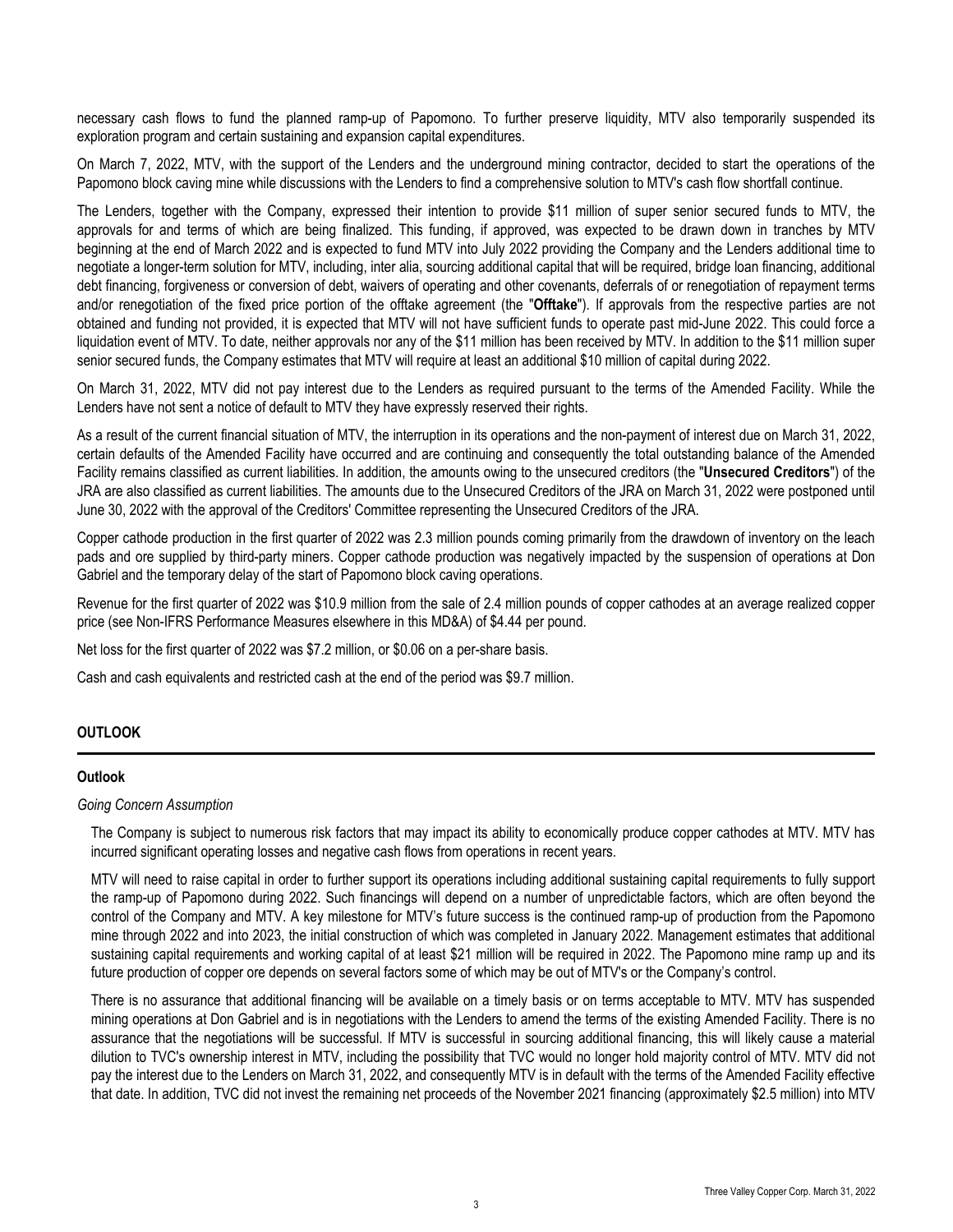pursuant to the terms of the undertaking agreement with the Lenders, and consequently the terms of the undertaking agreement are now no longer binding. The remaining net proceeds of the November 2021 financing intended to support MTV are currently being retained by TVC which may be used in whole, or in part, to further support MTV in the future, subject to the outcome of the negotiations underway with the Lenders. Due to certain ongoing events of default, the Lenders may exercise their security rights and/or remedies pursuant to the terms of the Amended Facility that could force a liquidation or sale of MTV that could adversely impact the TVC's ability to recover any or all of TVC's investment in MTV. The public company, TVC, is expected to continue as a going concern even if a liquidation event occurs at MTV.

These circumstances result in material uncertainties that cast significant doubt upon MTV's ability to continue as a going concern, and the ultimate appropriateness of the use of accounting principles applicable to a going concern. The Financial Statements do not reflect the adjustments to the carrying values of assets and liabilities, the reported revenues and expenses, and the balance sheet classifications used, that would be necessary if MTV were unable to achieve profitable operations or to obtain adequate financing or successfully renegotiate the terms of the Amended Facility. These adjustments would likely be material.

### *Expansion Projects and Production*

Cathode production for 2022 is expected to come primarily from three sources; Papomono block caving operations, third-party small miner supplied ore and existing inventory on the leach pad. Third-party small miner supplied ore is expected to be the principal source of cathode production for most of 2022 until Papomono ramps up its production later in 2022. Thereafter, a large component of future ore production growth is expected to come from the higher-grade Papomono deposit.

The Company has plans to complete development of Papomono subject to MTV receiving the necessary capital that to date remains uncommitted. The initial construction of Papomono was completed in January 2022, when it reached the stage where the caving operation could commence. This timetable was consistent with what the Company reported previously and construction costs were in line with forecasted costs.

The expansion of Don Gabriel began in the second half of 2018 supported by the Company's working capital and MTV's operational cash flows. In the first quarter of 2020, the expansion of Don Gabriel was halted. Mining restarted in December 2020 and was initially expected to continue until early 2023. However, the continuing underperformance of Don Gabriel in 2021 prompted the MTV to temporarily suspend operations at Don Gabriel on January 24, 2022. Continued expansion of Don Gabriel remains part of the longer life of mine plan assuming further technical work and review conclude Don Gabriel is economically viable. Currently, a preliminary technical assessment of Don Gabriel is being conducted by an independent external consulting group. Subject to the results of the assessment, MTV expects that additional drilling and technical work will be needed that may result in a new resource model, new reserve estimate and an updated mine plan for Don Gabriel prior to re-starting mining operations in 2024/2025 as is currently planned. The Company cannot at this time confirm if the existing Technical Report can still be relied upon with respect to Don Gabriel and will provide further guidance on this when more information is available. For planning purposes, MTV has reduced its expected recoverable ore from Don Gabriel until additional analysis of Don Gabriel is complete.

In January 2022, construction and development of the initial phase of Papomono was completed and it was ready to commence the block caving operation. However, MTV decided to temporarily halt the start of the block caving operation at that time. On March 7, 2022, the Company, with the support of the Lenders and the underground mining contractor, decided to start the operations of the Papomono block caving mine while discussions with the Lenders to find a comprehensive solution to MTV's cash flow shortfall continue. As part of the decision process to start the block caving operation and at the request of the Lenders, MTV engaged consultants to undertake a technical optimization study in respect of Papomono. Phase one of this study was completed and it supported the decision to start the operations of the Papomono block caving mine, which is expected to ultimately generate underground production in excess of 2,000 tonnes per day while significantly reducing unit-mining costs. As of the date hereof, MTV has completed eleven drawbells with two drawbells in the final stages of undercutting and preparation, with caving now projected to commence in late June, subject to the funding being in place. Tunnel advance and drawbell development will continue in parallel with production throughout the life of the mine.

The Lenders, together with the Company, expressed their intention to provide \$11 million of super senior secured funds to MTV, the approvals for and terms of which are being finalized. This funding, if approved, is expected to fund MTV through July 2022 providing the Company and the Lenders additional time to negotiate a longer-term solution for MTV. If approvals from the respective parties are not obtained and funding not provided, it is expected that MTV will not have sufficient funds to operate past mid-June 2022. To date, neither approvals nor any of the \$11 million has been received by MTV. The Lenders have not provided any certainty of their intentions nor confirmation of any amounts that may be committed. In addition to the \$11 million super senior secured funds, the Company estimates that MTV will require at least an additional \$10 million of capital during 2022.

Subject to receiving the necessary capital support, the ramp-up of Papomono is expected to continue throughout 2022.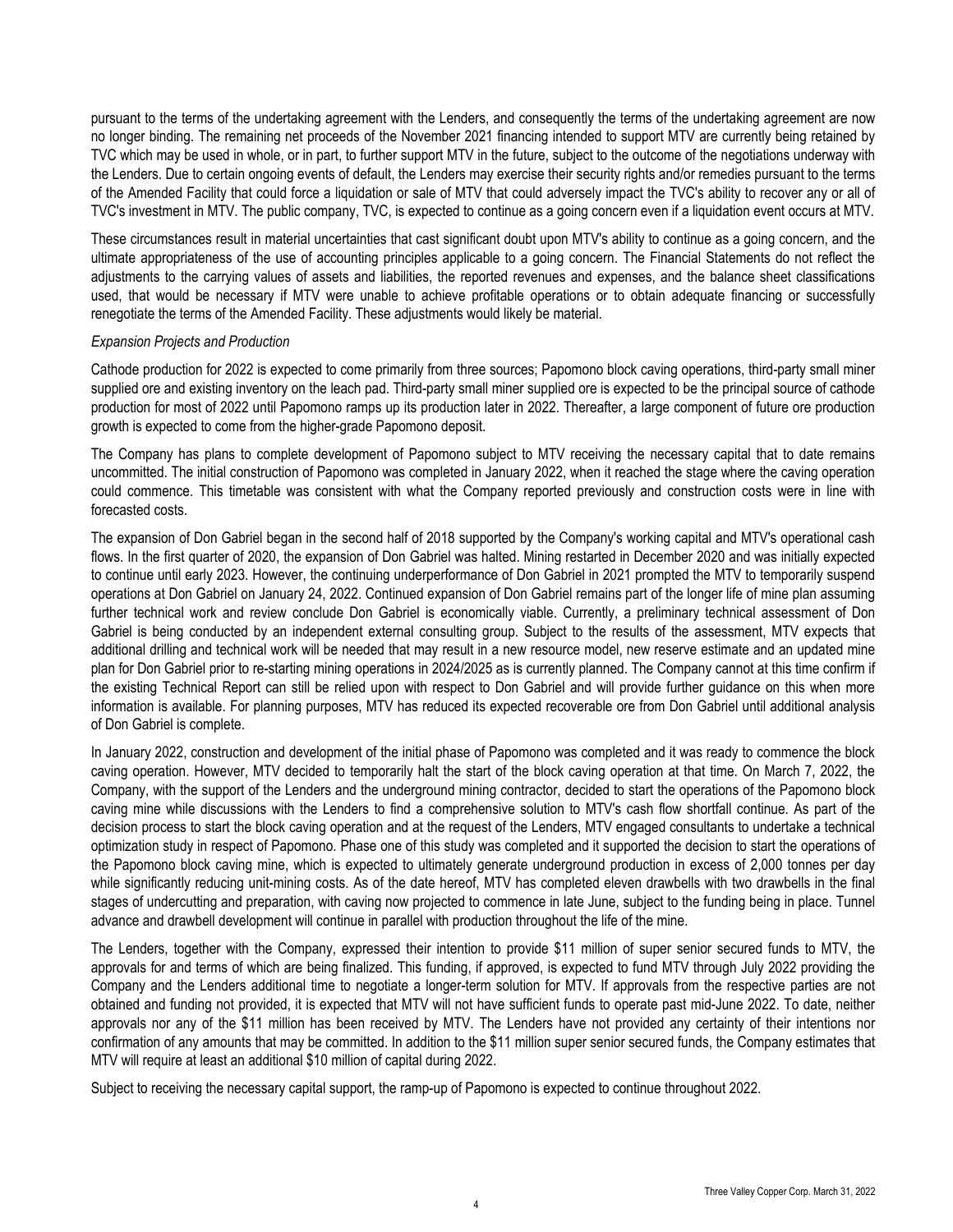Under the Offtake with Anglo American Marketing Limited ("**AAML**"), MTV has contracted to sell a fixed amount of copper cathode representing 40% of its expected copper cathode production at \$2.89 per pound from August 2020 to July 2022 (the "**Fixed Price**"). The volume of monthly copper cathode contracted to sell at \$2.89 per pound was set in July 2020 based on expected production from August 2020 to July 2022 with 3,382 tonnes remaining as at March 31, 2022. In the event that monthly copper cathode production is in excess of the expected volume, less than 40% of copper produced in that month will be sold at \$2.89 per pound. In the event that monthly copper cathode production is below the expected volume, greater than 40% of copper produced in that month will be sold at \$2.89 per pound.

The increasing copper price coupled with the Fixed Priced portion of the Offtake affected the economics of purchasing ore from third-party small miners until July 31, 2021. At times, these purchases were uneconomic, however, MTV continued this practice as the relationship with these third parties to the business is of strategic importance as is the continued access to the ore they produce.

Effective August 1, 2021, MTV executed an amendment to the Offtake specific to the Fixed Price sales component with AAML. Under the terms of the amendment, the remaining monthly deliveries of copper cathode due under the Fixed Price portion of the Offtake were deferred until May 1, 2022 and all sales of copper cathode commencing August 1, 2021 until April 30, 2022 were sold at the prevailing spot price for copper cathode, less a nominal amount. The remaining 12 months of contracted delivery amounts of the Fixed Price portion of the contract were expected to resume on May 1, 2022 at the previous agreed Fixed Price of \$2.89 per pound when copper cathode production is expected to include contributions from Papomono. Currently, the Fixed Price portion of the Offtake has not restarted effective May 1, 2022 and is being reconsidered as part of the current negotiation underway with the Lenders.

During the first quarter of 2022, 100% of copper cathodes produced by MTV was sold at the prevailing spot price for copper cathode, less a nominal amount, as a result of the amendment to the Offtake.

In the first quarter of 2022, third-party small miner ore supplied was higher than expected, mainly as a result of the amendment to the Offtake specific to the Fixed Price sales component. The amendment that became effective August 1, 2021 allowed MTV to purchase ore from third-party miners at more competitive rates.

#### *COVID-19*

At the onset of the COVID-19 outbreak, the virus created near-term copper price uncertainty and volatility, and significant losses across the world's financial marketplace and social dislocation. Since March 23, 2020 when the copper price reached a low of \$2.10 per pound, it has rallied considerably to a April 2022 average of \$4.62 per pound. MTV remains confident in the long-term outlook for copper, however global economic uncertainty and the unknown effects of COVID-19 could lead to volatility of copper prices in the coming quarters. The extent and duration of impacts that the pandemic may still have on the copper price, suppliers and employees and on global financial markets is not known at this time, and could be material.

Beginning in March 2021 and in conjunction with the Chilean Ministry of Mining, the Ministry of Health and the Regional Mining Secretary of Coquimbo, MTV initiated an on-site vaccination program by offering vaccinations to all MTV employees and contractors. As at March 31, 2022, nearly 100% of MTV employees received both doses of the vaccine and approximately 85% received the booster dose. MTV continues its preventative, mitigating and containment measures to actively minimize the spread of COVID-19.

COVID-19 restrictions continued to ease in Chile since the second half of 2021 as cases trended downward, resulting in little impact on the MTV's operations during first quarter of 2022. Should these restrictions reappear in the future, the effect of the COVID-19 pandemic on the MTV's business activities will create elevated uncertainty and may further impact production.

## *Geopolitical Uncertainties*

In October 2019, social unrest in Chile erupted throughout the country. Deaths, vandalism and looting were reported in Santiago and other regions of the country. During 2021, the social unrest retreated as COVID-19 became the focus of the country but its impacts on Chile's economy continue. As a result, Chile started a process to replace its Constitution by means of a Constitutional Assembly tasked with drafting the new text. The elections of the members of the Assembly took place on May 15 and 16, 2021 and resulted in resounding victories for leftist and independent candidates. The more controversial constitutional reforms include the nationalization of Chile's natural resources, limiting the amount of mining that can take place near Indigenous land and increased mining operational costs related to addressing environmental concerns. Chileans will vote to approve or reject the new Constitution on September 4, 2022. Gabriel Boric, a left-wing legislator who rose to prominence during the anti-government protests in 2019 was elected Chile's president in December 2021 and took office in March 2022. These geopolitical uncertainties and the current global economic uncertainties may reduce the attractiveness of Chile as an investment destination for capital providers.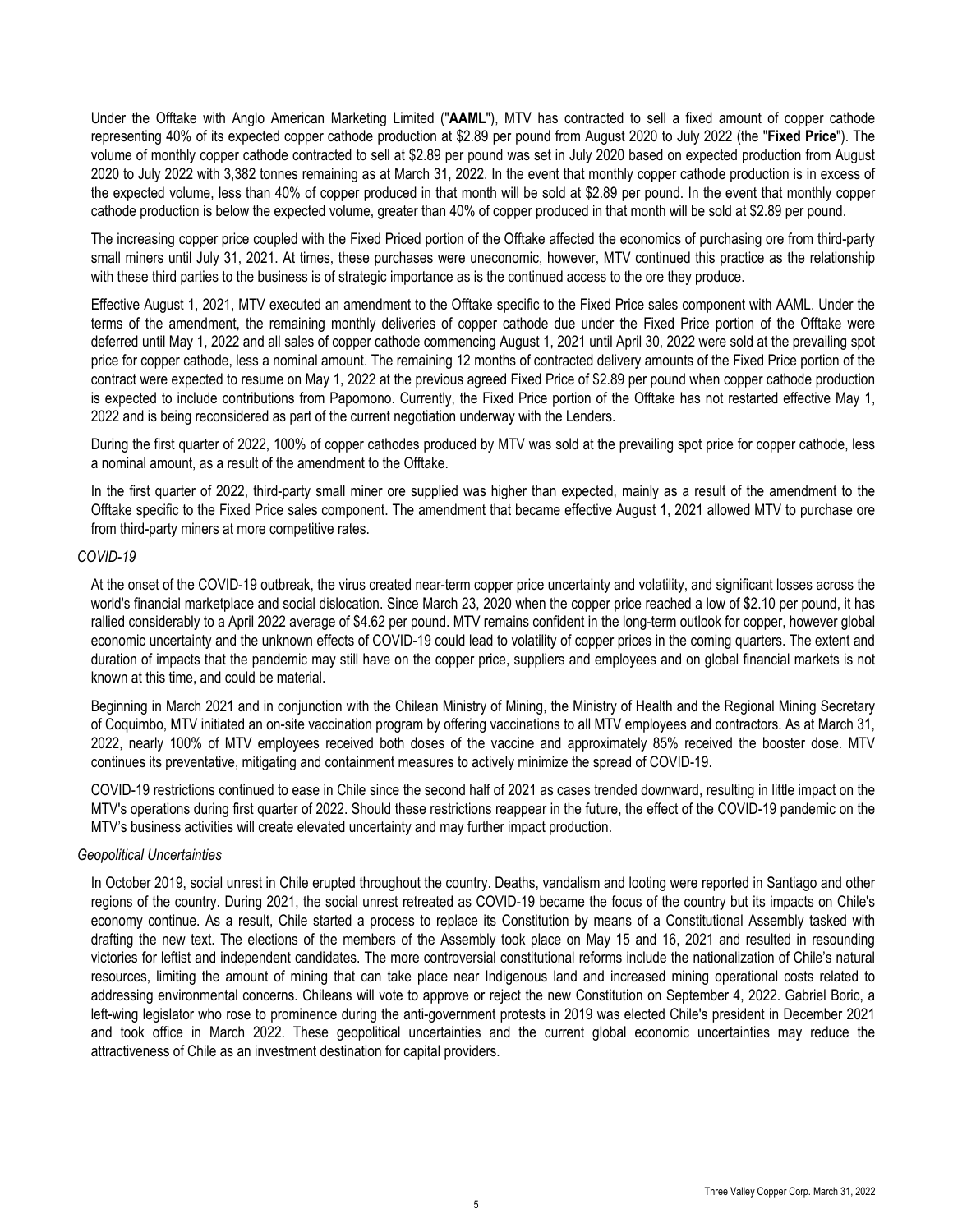## *Chile's Drought*

The drought experienced during the first quarter of 2020 in the province of Coquimbo, where the mine is located, was the most severe drought in 60 years, which affected water access to the heaps and impacted copper production. During the peak of the drought, the flow of water from various sources including the Choapa River, was not sufficient to fulfill MTV's water rights necessitating production curtailment.

Since that time, MTV has been able to secure water sources that currently yield the required water flows to maintain its revised planned operations. There is currently no water supply issues affecting MTV's mining operations although continued droughts are reported throughout Chile and there is widespread concern in Chile regarding the lack of precipitation experienced to date in 2022. MTV's management is actively monitoring the water situation and developing contingencies in the event a water shortage does occur. However, should drought conditions or water supply challenges become acute, adjustments to the operations at MTV may be required.

# **FINANCIAL AND OPERATIONAL SUMMARY**

|                                                                  |    | Three months ended |   |               |
|------------------------------------------------------------------|----|--------------------|---|---------------|
| Financial information (in thousands)                             |    | Mar. 31, 2022      |   | Mar. 31, 2021 |
| Revenue                                                          | \$ | 10,878 \$          |   | 7,000         |
| Gross loss (profit)                                              |    | $1,431$ \$         |   | (2, 141)      |
| Net loss for the period                                          | \$ | $7,223$ \$         |   | 655           |
| Net loss per share attributable to owners of the Company         | \$ | $0.06$ \$          |   | 0.01          |
| EBITDA from continuing operations <sup>1</sup>                   | \$ | $(3,988)$ \$       |   | 2,792         |
| Adjusted EBITDA from continuing operations <sup>2</sup>          | \$ | $(1,526)$ \$       |   | 700           |
| Write-down (reversals) of inventory                              |    | $701$ \$           |   | (1,738)       |
| Gain on portfolio investments                                    | \$ | — \$               |   | (107)         |
| Loss on modification of debt                                     | S  |                    | S | 164           |
| Cash used in operating activities before working capital changes | \$ | $(1,212)$ \$       |   | 709           |

*1 EBITDA represents earnings before interest, income taxes and depreciation. It is a non-IFRS performance measure. Refer to Non-IFRS Performance Measures section of the MD&A for discussion.*

*2 Adjusted EBITDA is earnings before interest, income taxes, depreciation and amortization and further adjusted to remove the Company's gains and losses on portfolio investments, write-downs and reversals of previous write-downs of inventory, gains and losses on modification of debt, unrealized foreign exchange gains and losses, stockbased compensation and impairment of non-current assets. It is a non-IFRS performance measure. Refer to Non-IFRS Performance Measures section of the MD&A for discussion.*

|                                                    | As at |                |               |  |  |  |  |  |  |
|----------------------------------------------------|-------|----------------|---------------|--|--|--|--|--|--|
| (in thousands)                                     |       | Mar. 31, 2022  | Dec. 31, 2021 |  |  |  |  |  |  |
| Cash and cash equivalents                          |       | $9,254$ \$     | 13,656        |  |  |  |  |  |  |
| Net debt $1$                                       | \$    | 68,648 \$      | 60,813        |  |  |  |  |  |  |
| Working capital (deficiency) <sup>1</sup>          | \$    | $(69, 597)$ \$ | (59, 113)     |  |  |  |  |  |  |
| Total equity attributable to owners of the Company | \$    | $1,041$ \$     | 7,754         |  |  |  |  |  |  |
| Non-controlling interest                           |       | $(1,966)$ \$   | (1,576)       |  |  |  |  |  |  |

<sup>1</sup> Net debt and working capital (deficiency) are non-IFRS performance measures. Refer to Non-IFRS Performance Measures section of the MD&A for discussion.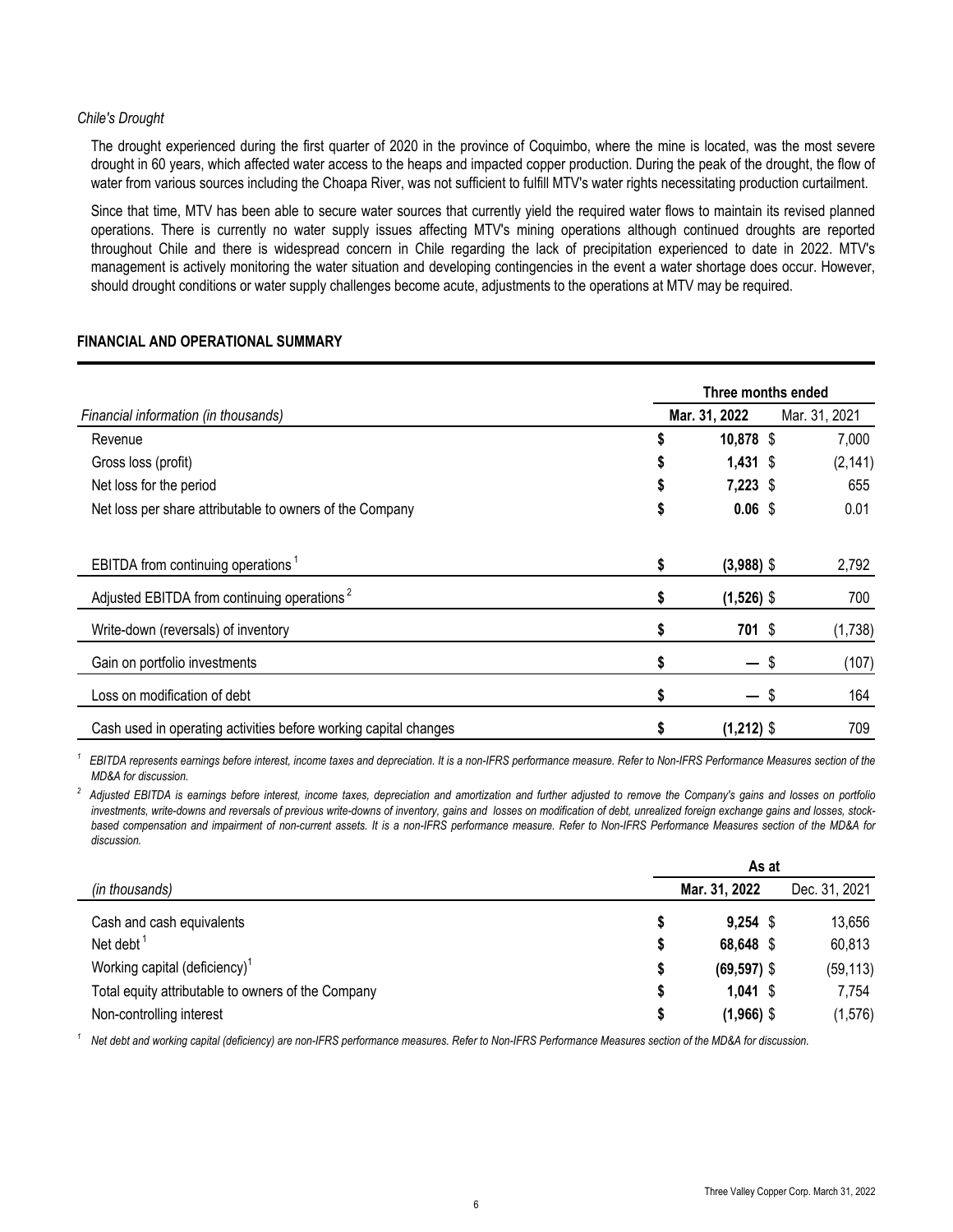The following operating metrics are specific to MTV's operations:

|                                                           | Three months ended |               |              |  |  |  |  |  |  |
|-----------------------------------------------------------|--------------------|---------------|--------------|--|--|--|--|--|--|
| Operating information                                     | Mar. 31, 2022      | Mar. 31, 2021 |              |  |  |  |  |  |  |
| <b>Copper (MTV Operations)</b>                            |                    |               |              |  |  |  |  |  |  |
| Total ore mined (thousands of tonnes)                     |                    | 30            | 179          |  |  |  |  |  |  |
| Grade of ore mined (% Cu)                                 |                    | 0.66%         | 0.57%        |  |  |  |  |  |  |
| Total waste mined (thousands of tonnes)                   |                    | 78            | 269          |  |  |  |  |  |  |
| Ore Processed (thousands of tonnes)                       |                    | 110           | 223          |  |  |  |  |  |  |
| Cu Production (tonnes)                                    |                    | 1,042         | 900          |  |  |  |  |  |  |
| Cu Production (thousands of pounds)                       |                    | 2,297         | 1,985        |  |  |  |  |  |  |
| Change in inventory (\$000s)                              | \$                 | (1,061)       | 6.034<br>- 5 |  |  |  |  |  |  |
| Cash cost of copper produced <sup>1</sup> (USD per pound) | \$                 | 4.72          | 2.28<br>\$.  |  |  |  |  |  |  |
| Realized copper price <sup>2</sup> (USD per pound)        | \$                 | 4.44          | 3.47         |  |  |  |  |  |  |

*<sup>1</sup>Cash cost per pound of copper produced includes all costs absorbed into inventory including inventory write-downs less non-cash items such as depreciation and non-site charges such as transportation costs of copper cathodes. It is a non-IFRS performance measure. Refer to Non-IFRS Performance Measures section of the MD&A for discussion.* 

*2 Realized copper price is a non-IFRS performance measures. Refer to Non-IFRS Performance Measure section of the MD&A for discussion.* 

The initial construction and development phase of Papomono was completed in January 2022. Following a temporary delay in the start of block caving operations while attempting to secure the necessary interim financing to fund an orderly ramp-up of production, MTV, with the support of the Lenders and the underground mine contractor, commenced block caving operations in March 2022.

Papomono is expected to ramp up mine production during 2022 and 2023 to ultimately generate underground production in excess of 2,000 tonnes per day while significantly reducing unit-mining costs. Approximately \$15 million has been incurred in the initial construction and development phase of Papomono completed in January 2022, in line with the forecasted construction and development costs. A further minimum \$21 million of working capital and Papomono sustaining capital expenditures is forecast to be required in 2022.

During the first quarter of 2022, cathode production was 16% higher than cathode production in the first quarter of 2021, mainly due to a 97% increase in ore purchased from third-party small miners, coupled with a 14% increase in the average grade of the ore purchased from thirdparty small miners; both partially offset by a 90% decrease in ore mined from Don Gabriel as Don Gabriel continued to deliver less ore tonnes at lower grades than forecasted until operations were suspended in late January 2022.

Cash cost per pound (see *Non-IFRS Performance Measures* elsewhere in this MD&A) produced increased to \$4.72 for the three months ended March 31, 2022 compared to \$2.28 for the three months ended March 31, 2021. The increase in cash cost per pound across the comparative periods was largely driven by significantly higher operating costs primarily due to (i) the continued underperformance of Don Gabriel, which delivered less ore tonnes at lower grades than forecasted and lower tonnes than Q1 2021, until operations were suspended in late January 2022, (ii) similar fixed mining costs being allocated to fewer ore tonnes produced, resulting in a higher unit cost per ore tonne (iii) a 97% increase in ore purchased from third party miners at higher prices in 2022, and (iv) a 146% increase in the price of sulfuric acid. Also contributing to the higher cash cost per pound produced for three months ended March 31, 2022 was a \$0.7 million write-down of mine site inventory, compared to a \$0.3 million reversal of a previous write-down of mine site inventory for three months ended March 31, 2021, primarily due to higher expected processing costs.

For the three months ended March 31, 2022, MTV operated, on average, at 26% of its crusher capacity and 23% of cathode capacity of 4,625 tonnes (18,500 tonnes annually), below expectations, mainly due to the continued underperformance and subsequent suspension of Don Gabriel operations as explained above.

# **Cash Position**

Cash and cash equivalents decreased to \$9.3 million at March 31, 2022 from \$13.7 million at December 31, 2021 mainly due to \$2.4 million used in operating activities, \$3.6 million of disbursed capital expenditures mainly related to the construction and development of Papomono, and partially offset by \$1.4 million in proceeds from a portfolio investment.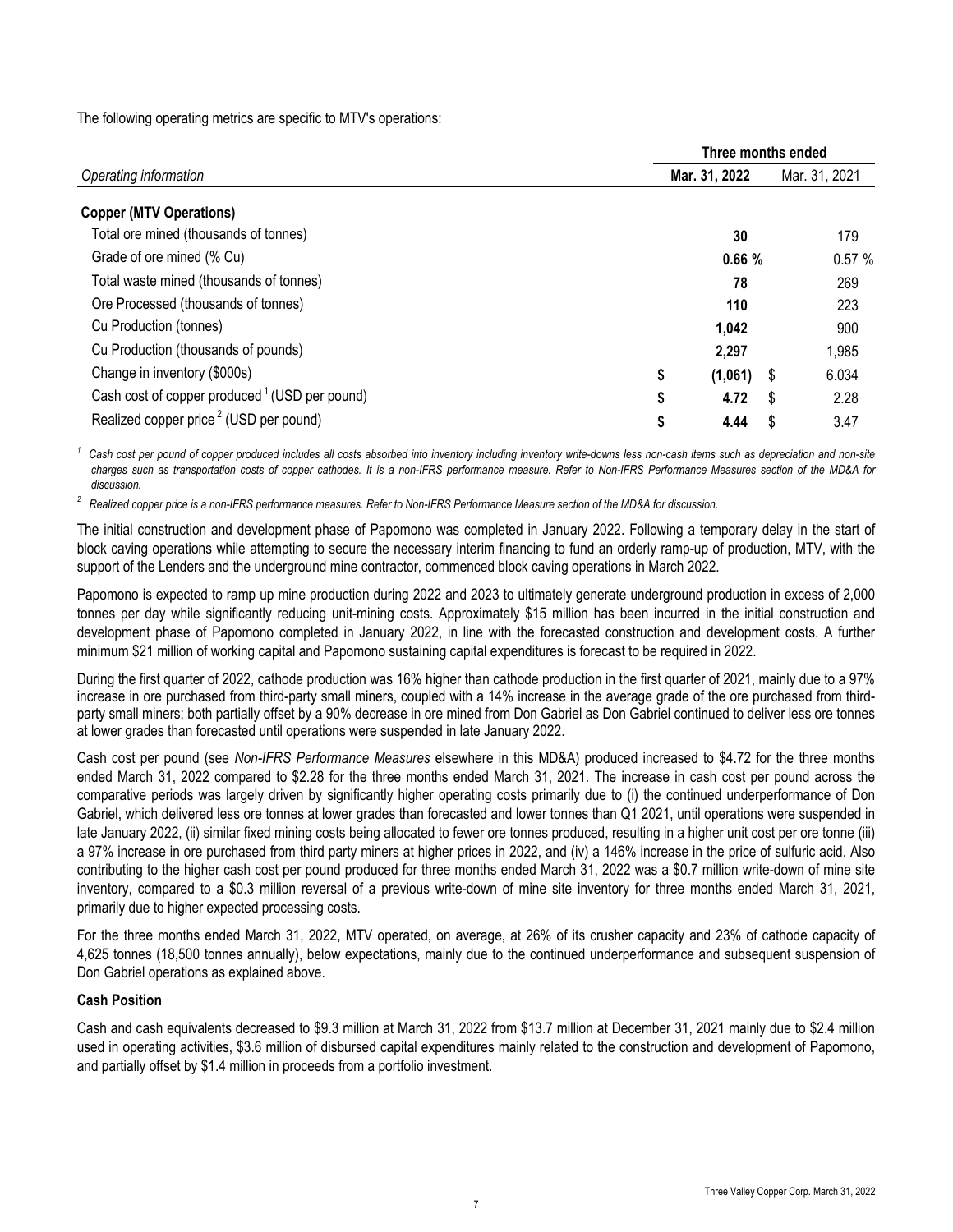# **Capital Expenditures**

Total capital expenditures for the three months ended March 31, 2022 amounted to \$4.0 million of which \$3.8 million consisted of Papomono expenditures.

## **OPERATIONAL SUMMARY**

### **Three Months Ended March 31, 2022**

|                                                               | Three months ended |               |  |
|---------------------------------------------------------------|--------------------|---------------|--|
|                                                               | Mar. 31, 2022      | Mar. 31, 2021 |  |
| Tonnes mined - underground operations                         | 13,788             | 11,476        |  |
| Tonnes mined - open pit operations                            | 16,076             | 167,290       |  |
| Total ore mined (tonnes)                                      | 29,864             | 178,766       |  |
| Waste mined - open pit operations (tonnes)                    | 78,228             | 269,372       |  |
| Waste to ore mined ratio - open pit operations                | 4.87:1             | 1.61:1        |  |
| MTV mine processed ore (tonnes)                               | 28,069             | 173,875       |  |
| Third-party processed ore (tonnes)                            | 82,423             | 41,857        |  |
| ENAMI processed ore (tonnes)                                  |                    | 7,474         |  |
| Total processed ore (tonnes)                                  | 110,492            | 223,206       |  |
| Metallurgical recovery - underground material (%)             | 73.0 %             | 72.6 %        |  |
| Metallurgical recovery - open pit material (%)                | 74.7 %             | 69.1 %        |  |
| Underground average ore grade (Cu%)                           | 0.84%              | 0.75%         |  |
| Open pit average ore grade (Cu%)                              | 0.50%              | 0.56 %        |  |
| Copper cathode production (tonnes)                            | 1,042              | 900           |  |
| Copper cathode sales (tonnes)                                 | 1,111              | 906           |  |
| Toll processed and copper cathodes returned to ENAMI (tonnes) |                    | 84            |  |

During the three months ended March 31, 2022, mining operations were negatively affected by the continued underperformance of Don Gabriel, which delivered less ore tonnes at lower grades than forecasted until operations were suspended in late January 2022, and the minimal production from the ramp-up in block caving operations at Papomono. Don Gabriel contributed only 14% of ore production during the three months ended March 31, 2022 with most of the remainder supplied by third-party miners.

Ore mined and total waste tonnes mined in the three months ended March 31, 2022 decreased significantly compared to the same period in the prior year (30 thousand and 78 thousand tonnes, respectively, in the three months ended March 31, 2022 compared to 179 thousand and 269 thousand tonnes in the three months ended March 31, 2021). The decrease in ore and waste mined in the three months ended March 31, 2022, compared to the same quarter of 2021, was primarily due to the suspension of its mining operations at Don Gabriel as explained above.

Production for the three months ended March 31, 2022 of 1,042 tonnes of copper cathodes was higher than the three months ended March 31, 2021 of 900 tonnes, mainly due to a 97% increase in ore purchased from third-party small miners, coupled with a 14% increase in the average grade of the ore purchased from third-party small miners; both partially offset by a 90% decrease in ore mined from Don Gabriel as Don Gabriel continued to deliver less ore tonnes at lower grades than forecasted until operations were suspended in late January 2022.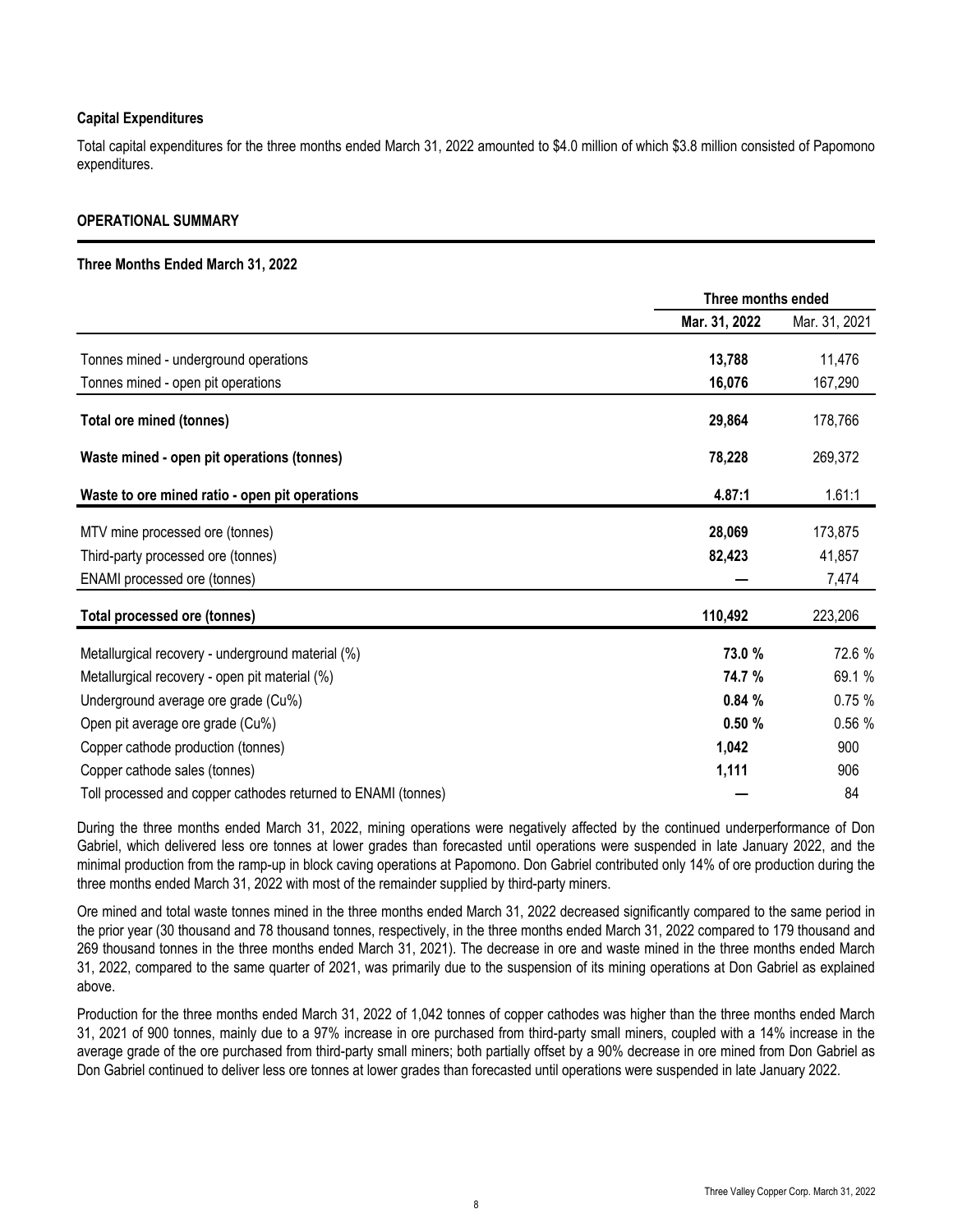|                                      |               | Three months ended |               |               |  |  |  |  |  |
|--------------------------------------|---------------|--------------------|---------------|---------------|--|--|--|--|--|
|                                      | Jun. 30, 2021 | Sept. 30, 2021     | Dec. 31, 2021 | Mar. 31, 2022 |  |  |  |  |  |
| Total ore mined (tonnes)             | 194.108       | 177.501            | 80.721        | 29,864        |  |  |  |  |  |
| Waste mined - open pit mine (tonnes) | 349,321       | 739,026            | 622,845       | 78,228        |  |  |  |  |  |
| Copper cathode production (tonnes)   | 1.035         | 1,138              | 1.136         | 1,042         |  |  |  |  |  |
| Operations capacity                  | 54 %          | $55\%$             | 38%           | 26 %          |  |  |  |  |  |

MTV, on average, operated at approximately 26% of its crusher capacity and 23% of cathode capacity of 4,625 tonnes (18,500 tonnes annually), below expectations, mainly due to the continued underperformance and subsequent suspension of Don Gabriel operations.

# **LIQUIDITY AND CAPITAL RESOURCES**

### *Cash*

At March 31, 2022, the Company held consolidated cash and cash equivalents of \$9.3 million and consolidated cash and cash equivalents of approximately \$5.8 million as at the date hereof, the majority of which is held at the public company, separate from MTV. Cash and cash equivalents are primarily comprised of cash in deposit accounts held with reputable financial institutions. The funds are not exposed to liquidity risk and there are no restrictions on the ability of the Company to use these funds to meet its obligations.

Cash and cash equivalents decreased by \$4.4 million in the three months ended March 31, 2022, primarily as a result of \$2.4 million used in operating activities and \$3.6 million of disbursed capital expenditures, mainly related to the construction and development of Papomono, both partially offset by \$1.4 million in proceeds from a portfolio investment.

# *Working Capital*

At March 31, 2022, the Company had a consolidated working capital deficiency of \$69.6 million. Included in this working capital deficiency is cash of \$9.3 million, restricted cash of \$0.5 million, trade and other receivables of \$1.3 million, current inventories of \$15.7 million, prepaids and other current assets of \$1.5 million, and portfolio investments of \$0.8 million. Liabilities included in the working capital deficiency include accounts payable and accrued liabilities of \$18.3 million, deferred revenue of \$2.5 million and MTV's current portion of loans and borrowings of \$77.7 million. Excluding the MTV Segment, the Company had working capital of \$6.9 million as at March 31, 2022. On November 22, 2021, the Company executed an undertaking agreement (the "**Undertaking**") with the Lenders to amend the repayment terms of the loan payments due in the first nine months of 2022 (see Note 7 of the Financial Statements and elsewhere in this MD&A).

Commodity price variability will impact MTV as it undertakes to expand the mining operations at Papomono and increase throughput of the plant from its current sub-optimal utilization. The commodity price and exchange rate environment is volatile and accordingly will have an impact on the MTV's cash flows.

# *Capital Resources and Going Concern*

The Company's primary sources of capital resources are comprised of cash and cash equivalents, divestment of its remaining portfolio investments and MTV's loans and borrowings.

In order to facilitate the management of its capital requirements, the Company prepares annual operating budgets that are approved by the Board. The Company continuously monitors its capital structure and, based on changes in operations and economic conditions, may adjust such structure by issuing new Common Shares or new debt as necessary.

The Company's capital structure is represented by its issued equity and the long-term debt at MTV. At March 31, 2022, the Company's consolidated long-term debt was \$0.2 million, however, the total outstanding amount of the Amended Facility and the amounts due to the Unsecured Creditors under the JRA have been classified as current liabilities as at March 31, 2022 (see Notes 2 and 7 of the Financial Statements and elsewhere in this MD&A). The Company's book value at March 31, 2022 was negative \$0.9 million. The Company is substantially leveraged through the debt at MTV.

The Amended Facility contains various operating and financial covenants. Failure to meet those covenants beyond applicable grace periods could result in accelerated due dates and/or termination of the Amended Facility. Given the financial position of MTV and the occurrence of events of default after December 31, 2021, the total outstanding amount of the Amended Facility and the amounts due to the Unsecured Creditors under the JRA have been classified as current liabilities since December 31, 2021 (see Notes 2 and 7 of the Financial Statements).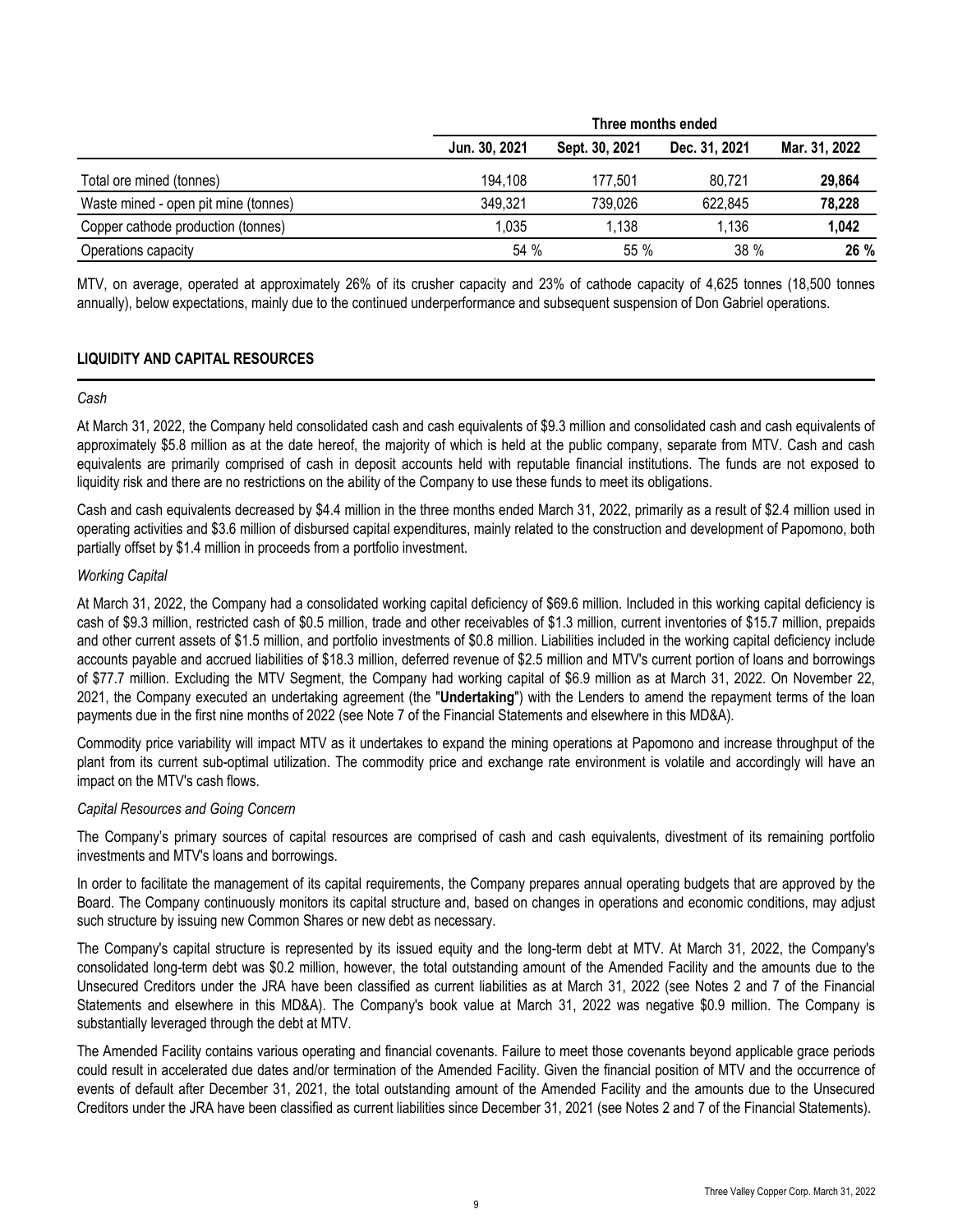On November 22, 2021, the Company and its subsidiaries executed the Undertaking with the Lenders to execute a binding agreement to amend the loan repayment terms of the Amended Facility on or prior to September 30, 2022. Under the terms of the Undertaking the Lenders have agreed not to accelerate or enforce their rights or remedies under the Amended Facility should MTV fail to (i) make scheduled loan repayments on March 31, 2022, June 30, 2022 and September 30, 2022 and/or (ii) replenish the operating reserve account to reestablish the minimum reserve as required under the Amended Facility. The forbearance period per the Undertaking is from November 22, 2021 to October 1, 2022. The Undertaking also requires the Company to invest CAD\$16.0 million, net of all fees and costs associated with the November 2021 financing, into MTV prior to April 30, 2022. As at the date hereof, the Company has not remitted the approximate remaining \$2.5 million requirement, and as a result, the Lenders are no longer bound by the terms of the Undertaking. The Company has also agreed to not use any of the net proceeds of the November 2021 financing to repay loans under the Amended Facility.

The Company has incurred significant consolidated operating losses and negative cash flows from operations in recent years and has a consolidated accumulated deficit of \$295.5 million as at March 31, 2022. It has a consolidated working capital deficit of \$69.6 million at March 31, 2022 and in excess of a \$70 million working capital deficit as at the date hereof. The Company will require further financing to meet MTV's financial obligations, sustain MTV's operations and ongoing capital projects in the normal course, secure the remaining non-controlling interest of MTV and expand MTV's inventory of reserves and resources.

The Lenders, together with the Company, expressed their intention to provide \$11 million of super senior secured funds to MTV, the approvals for and terms of which are being finalized. If approvals from the respective parties are not obtained and funding not provided, it is expected that MTV will not have sufficient funds to operate past mid-June 2022. This could force a liquidation or sale of MTV that could adversely impact the Company's ability to recover any or all of TVC's investment in MTV. The public company, TVC, is expected to continue as a going concern even if a liquidation event occurs at MTV. If MTV is successful in sourcing additional financing, this will likely cause a material dilution to TVC's ownership interest in MTV, including the possibility that TVC would no longer hold majority control of MTV. To date, neither approvals nor any of the \$11 million has been received by MTV. In addition to the \$11 million super senior secured funds, the Company estimates that MTV will require at least an additional \$10 million of capital during 2022.

This MD&A and the accompanying Financial Statements do not reflect the adjustments to the carrying values of assets and liabilities, the reported revenues and expenses, and the balance sheet classifications used, that would be necessary if MTV were unable to achieve profitable operations or to obtain adequate financing and continue as a going concern. These adjustments would likely be material.

MTV currently operates in a high-cost environment as it expands production. Working capital stresses at MTV are expected to continue, as a result of the continuing underperformance of Don Gabriel, which was placed into care and maintenance in January 2022. Additional sources of capital will be required, in addition to the \$11 million of super senior secured funds the Company is currently negotiating with the Lenders (see Note 1 of the Financial Statements and elsewhere in this MD&A), to execute MTV's planned operations. Such financing will depend on a number of unpredictable factors, which are often beyond the control of the Company and MTV. Raising capital may be adversely impacted by, amongst other factors: (i) a lack of normally available financing, (ii) volatile market conditions, (iii) extended and unforeseen issues resulting from the current COVID-19 pandemic, (iv) uncertain water supply in Chile, (v) geopolitical issues in Chile and (vi) engineering, production, geological and environmental risks. To address its financing requirements, the Company may seek financing through joint venture agreements, debt and equity financings, asset sales, rights offerings to existing shareholders or restructuring MTV's debt and payment terms with critical suppliers. The outcome of these matters cannot be predicted at this time and there can be no assurance that capital will be available to the Company or MTV in the amount required at any particular time or for any particular period, or, if available, that such financing can be obtained on satisfactory terms. The Company and MTV are exposed to liquidity risk.

The Company and MTV continue to review its near-term operating plans and take steps to reduce costs and maximize cash flow from operations.

Certain loan agreements contain operating and financial covenants that restrict the ability of MTV to, among other things, incur additional indebtedness needed to fund its operations, pay dividends or make other distributions, make investments, create liens, sell or transfer assets or enter into transactions with affiliates.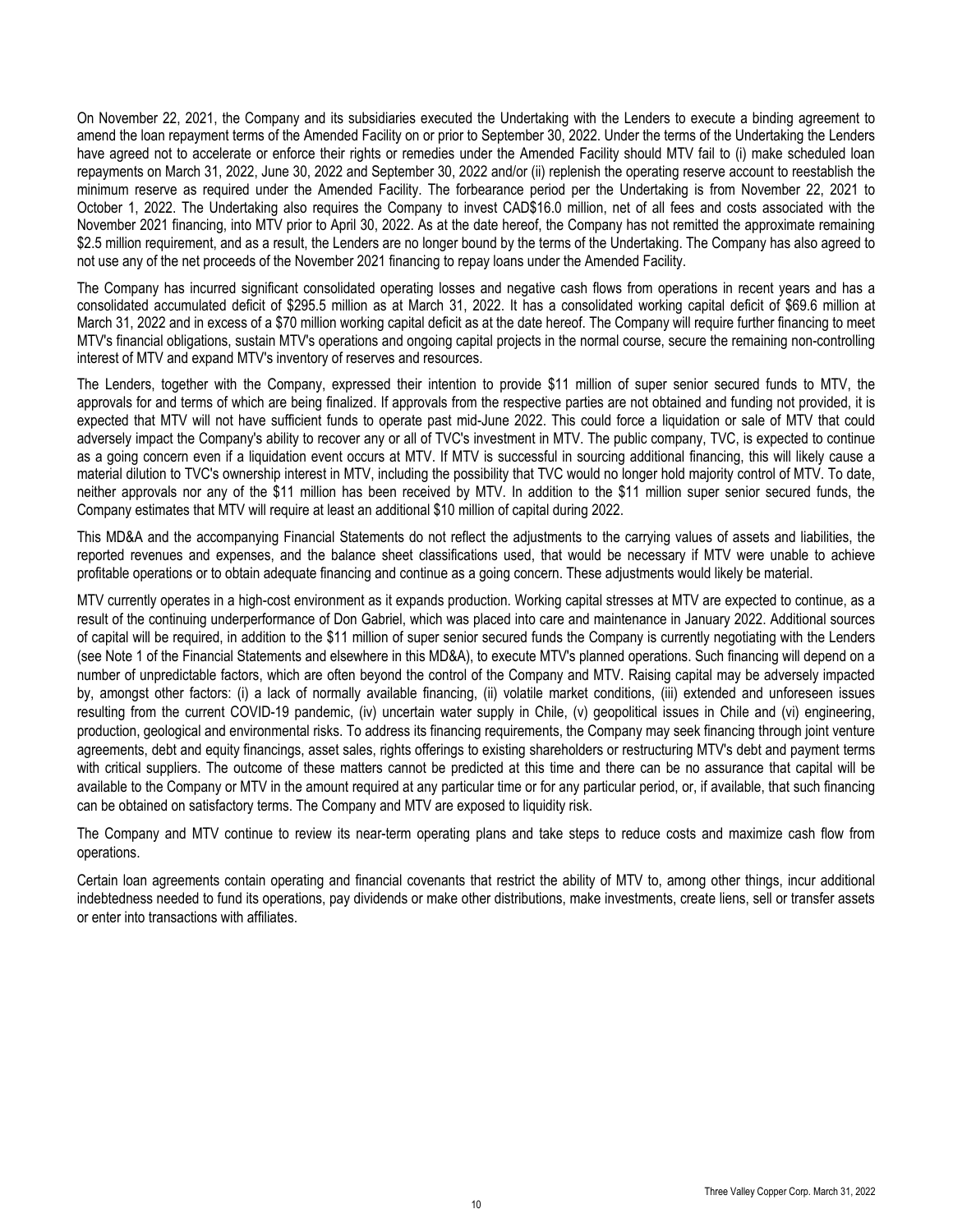# **OPERATING SEGMENTS**

The Company has two reportable segments. MTV is the Company's principal operating business. Corporate includes the Canadian publicly traded corporation which holds legacy portfolio investments, which are in the process of being dissolved, and its indirect ownership of MTV.

Significant information relating to reportable operating segments is summarized below:

| As at March 31, 2022                       | <b>MTV</b>       | Corporate | <b>Total</b> |
|--------------------------------------------|------------------|-----------|--------------|
| <b>Total assets</b>                        | \$<br>96,727 \$  | 7,677 \$  | 104,404      |
| <b>Total liabilities</b>                   | \$<br>104,619 \$ | 710 \$    | 105,329      |
| As at December 31, 2021                    | <b>MTV</b>       | Corporate | Total        |
| Total assets                               | \$<br>99,798 \$  | 8,174 \$  | 107,972      |
| <b>Total liabilities</b>                   | \$<br>100,954 \$ | 840 \$    | 101,794      |
| Three Months Ended March 31, 2022          | <b>MTV</b>       | Corporate | Total        |
| Revenue                                    | \$<br>10,878 \$  | $-$ \$    | 10,878       |
| Cost of sales                              | (12, 309)        |           | (12, 309)    |
| <b>Gross loss</b>                          | 1,431            |           | 1,431        |
| <b>Expenses</b>                            |                  |           |              |
| General and administrative expenses        | 547              | 486       | 1,033        |
| General exploration and evaluation expense | 175              |           | 175          |
| Finance expenses, net                      | 2,700            |           | 2,700        |
| Other loss (income), net                   | 1,893            | (9)       | 1,884        |
| Net loss for the period                    | \$<br>6,746 \$   | 477 \$    | 7,223        |
| Three Months Ended March 31, 2021          | <b>MTV</b>       | Corporate | <b>Total</b> |
| Revenue                                    | \$<br>7,000 \$   | $-$ \$    | 7,000        |
| Cost of sales                              | (4, 859)         |           | (4, 859)     |
| <b>Gross profit</b>                        | (2, 141)         |           | (2, 141)     |
| <b>Expenses</b>                            |                  |           |              |
| General and administrative expenses        | 547              | 409       | 956          |
| Gain on portfolio investments              |                  | (107)     | (107)        |
| Finance expenses, net                      | 2,212            |           | 2,212        |
| Other income, net                          | (261)            | (4)       | (265)        |
| Net loss for the period                    | \$<br>$357$ \$   | 298 \$    | 655          |

For the three months ended March 31, 2022, 100% of the revenues (\$10.9 million) was from one customer. For the three months ended March 31, 2021, 99% of the revenues (\$6.9 million) was from one customer.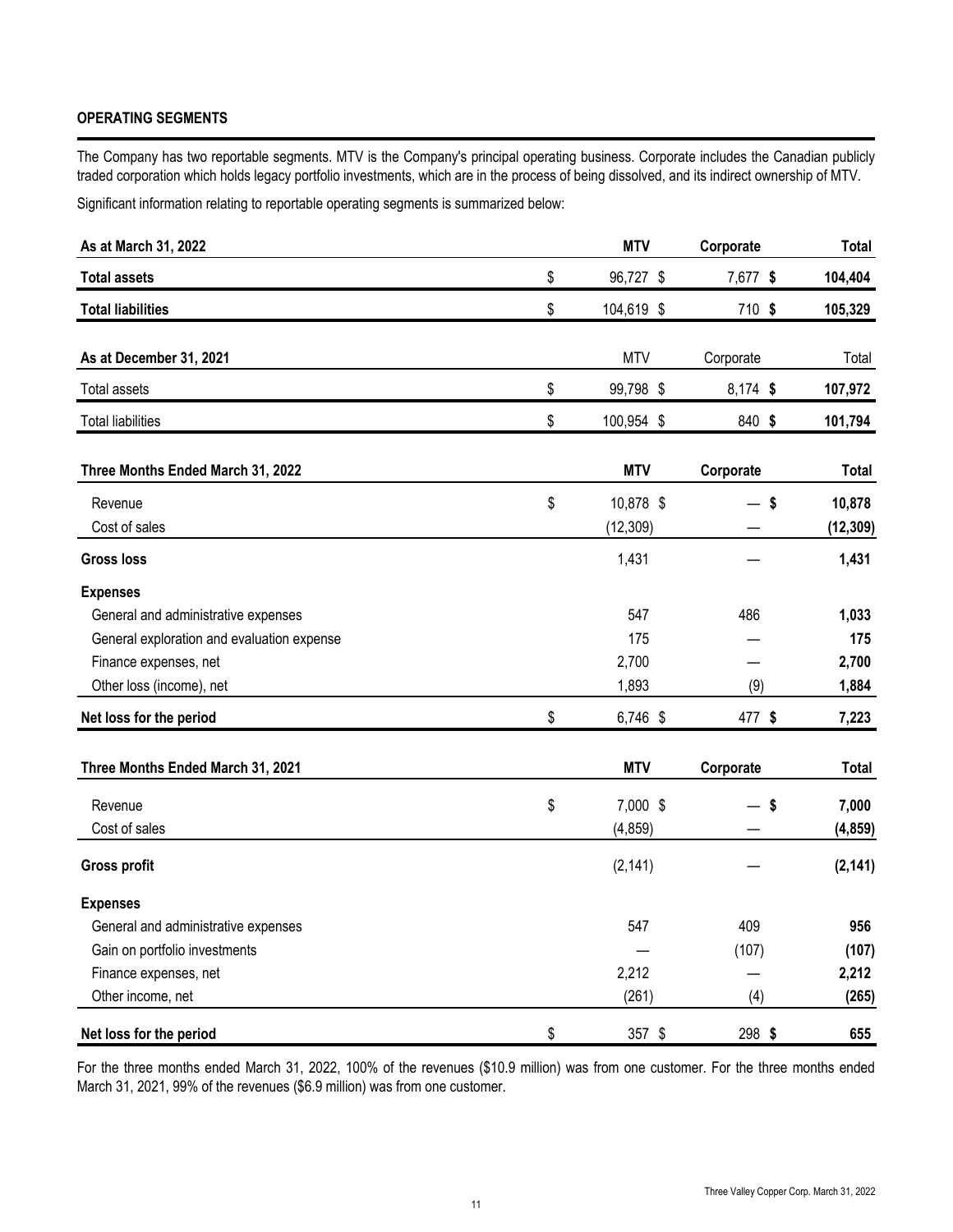## **Three Months Ended March 31, 2022**

|                     |               | Three months ended |               |  |  |  |  |  |  |  |
|---------------------|---------------|--------------------|---------------|--|--|--|--|--|--|--|
| (in thousands)      | Mar. 31, 2022 |                    | Mar. 31, 2021 |  |  |  |  |  |  |  |
| Revenue             |               | $10,878$ \$        | 7,000         |  |  |  |  |  |  |  |
| Cost of sales       |               | (12, 309)          | (4, 859)      |  |  |  |  |  |  |  |
| Gross loss (profit) |               | $1,431$ \$         | (2, 141)      |  |  |  |  |  |  |  |

#### *Revenue*

During the three months ended March 31, 2022, the Company recognized revenues of \$10.9 million (three months ended March 31, 2021: \$7.0 million) from the sale of 1,111 tonnes of copper cathodes (three months ended March 31, 2021: 906 tonnes of copper cathodes) and revenues from tolling services of \$nil (three months ended March 31, 2021: \$0.1 million). Revenues were based on an average realized copper price of \$4.44 per pound for the three months ended March 31, 2022 (three months ended March 31, 2021: \$3.47 per pound).

Effective August 1, 2021, MTV executed an amendment to the Offtake specific to the fixed price sales component with its principal buyer of copper cathode. Under the terms of the amendment, the remaining monthly deliveries of copper cathode due under the fixed price portion of the Offtake were deferred until May 1, 2022 and all sales of copper cathode commencing August 1, 2021 until April 30, 2022 were sold at the prevailing spot price for copper cathode, less a nominal amount. The remaining 12 months of contracted delivery amounts of the fixed price portion of the Offtake were expected to resume on May 1, 2022 at the previous agreed fixed price of \$2.89/lb. Currently, the fixed price portion of the Offtake has not restarted effective May 1, 2022 and the Company is in negotiations (see *Outlook* elsewhere in this MD&A) with the Lenders to modify the terms of the fixed price portion of the Offtake. During the first quarter of 2022, 100% of copper cathodes produced by MTV was sold at the prevailing spot price for copper cathode, less a nominal amount, as a result of the amendment to the Offtake.

#### *Cost of sales*

Cost of sales represent direct mining and plant costs (which include operating, non-capitalized waste stripping costs, maintenance and repair costs, mine site general and administrative costs, operating supplies and external services), employee compensation and benefits, depreciation and transportation costs. Cost of sales increased in the three months ended March 31, 2022, compared to the same quarter of 2021, mainly due to (i) more tonnes of copper cathodes sold (ii) the continued underperformance of Don Gabriel, which delivered less ore tonnes at lower grades than forecasted and lower tonnes than Q1 2021, until operations were suspended in late January 2022, (iii) similar fixed mining costs being allocated to fewer ore tonnes produced, resulting in a higher unit cost per ore tonne (iv) a 97% increase in ore purchased from third party miners at higher prices, and (v) a 146% increase in the price of sulfuric acid. Also contributing to the higher cost of sales for three months ended March 31, 2022 was a \$0.7 million write-down of inventory recognized as an increase to cost of sales (three months ended March 31, 2021: reversal of a previous write-down of inventory of \$1.7 million recognized as a decrease to cost of sales).

## **General and administrative expenses**

|                                     | Three months ended |  |               |  |  |  |
|-------------------------------------|--------------------|--|---------------|--|--|--|
|                                     | Mar. 31. 2022      |  | Mar. 31, 2021 |  |  |  |
| General and administrative expenses | 1,033              |  | 956           |  |  |  |

General and administrative expenses ("**G&A**") include salaries and contracted services, public company reporting costs and other office expenses.

The Company's G&A expenses remained consistent in the three months ended March 31, 2022 compared to the same period of 2021.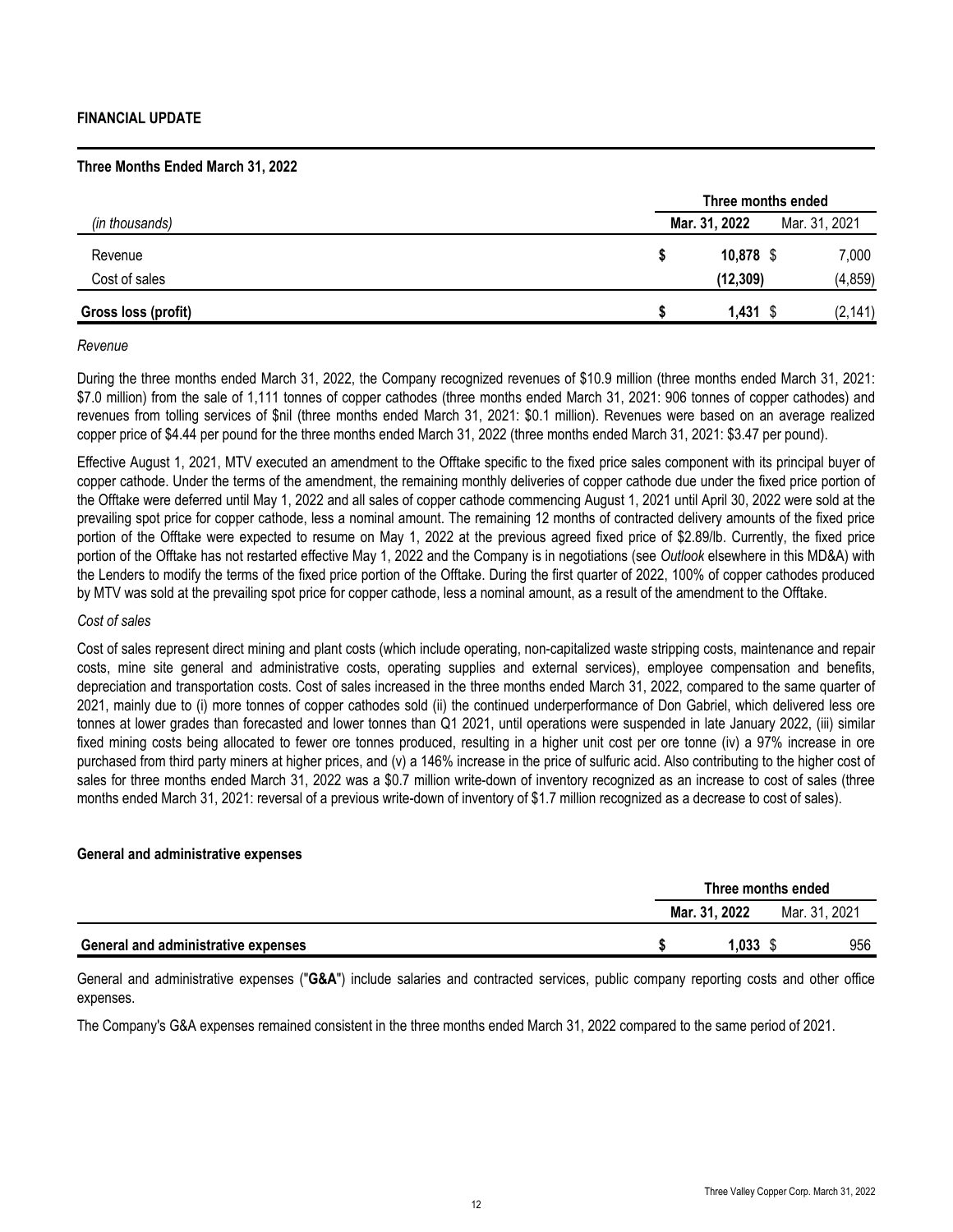### **Finance expenses, net**

|                              |               | Three months ended |       |  |  |  |
|------------------------------|---------------|--------------------|-------|--|--|--|
|                              | Mar. 31, 2022 | Mar. 31, 2021      |       |  |  |  |
| <b>Finance expenses, net</b> | 2,700         |                    | 2,212 |  |  |  |

Finance expenses primarily consist of interest on loans and the interest accretion on the decommissioning liability. The increase in finance expense is largely due to the higher average outstanding balance of the long-term debt for the three months ended March 31, 2022 (\$77.9 million) compared to the three months ended March 31, 2021 (\$66.6 million).

## **Other loss (income), net**

|                                          | Three months ended |              |               |       |  |  |
|------------------------------------------|--------------------|--------------|---------------|-------|--|--|
|                                          | Mar. 31, 2022      |              | Mar. 31, 2021 |       |  |  |
| Interest and other income (loss)         |                    | 110S         |               | (142) |  |  |
| Foreign currency translation (loss) gain |                    | (1,994)      |               | 407   |  |  |
| Other (loss) income, net                 |                    | $(1,884)$ \$ |               | 265   |  |  |

### *Foreign currency translation loss (gain)*

During the three months ended March 31, 2022, the \$2.0 million foreign currency loss was generated by the weakening of the US dollar of approximately 7% compared to the Chilean peso and approximately 1% compared to the Canadian dollar on applicable monetary assets and liabilities.

During the three months ended March 31, 2021, a \$0.4 million foreign currency gain was generated by the strengthening of the US dollar of approximately 1% compared to the Chilean peso, partially offset by the weakening of US dollars of approximately 1% compared to the Canadian dollar on applicable monetary assets and liabilities.

# **IMPAIRMENT OF MTV CASH GENERATING UNIT ("CGU")**

In the fourth quarter of 2021, the Company began its budgeting process that was completed in 2022. Management observed changes to MTV's future cash flows reflecting adjustments to key mine planning, cost and working capital assumptions, near-term capital requirements and its future outlook on copper prices. In addition, the mining operations at Don Gabriel were suspended in January 2022 due to continuing underperformance of the mine. Together, these impairment indicators to the MTV CGU mine plan resulted in a review event to determine the recoverability of the carrying value of the MTV CGU.

Management engaged an independent third-party to assist management in preparing a valuation for impairment analyses that concluded that the recoverable amount of the MTV CGU was lower than its carrying value as at December 31, 2021. The valuation was prepared using the fair value less cost of disposal approach (Level 3 of the fair value hierarchy). From these analyses, management concluded that an impairment charge of \$9.4 million was warranted and was recorded as a reduction in the carrying value of MTV's mineral properties, plant and equipment assets on a proportional basis.

There was no further impairment or reversal of a previous impairment of the MTV CGU during the three months ended March 31, 2022.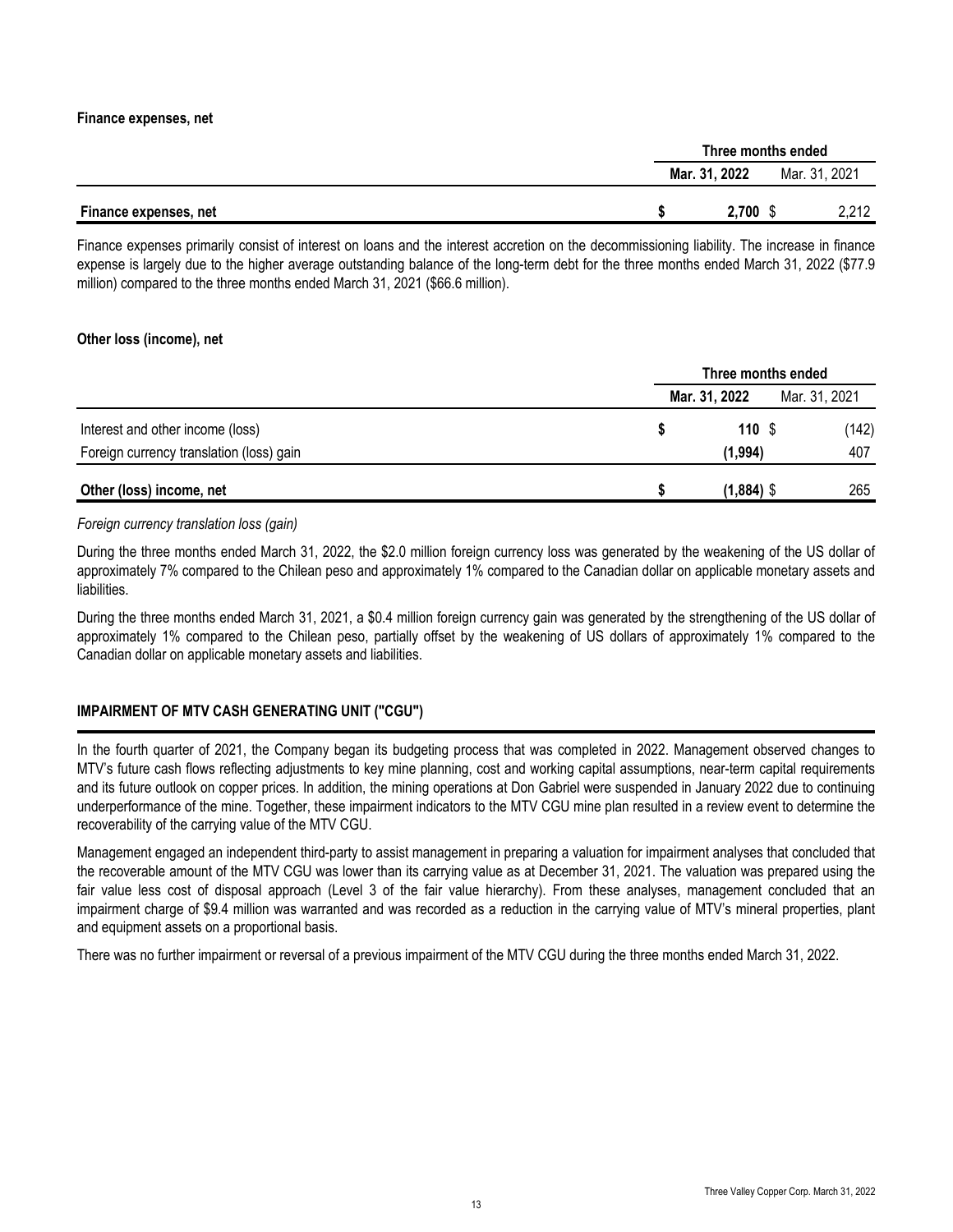# **SUMMARY OF QUARTERLY RESULTS**

The following table contains selected quarterly financial information derived from the Company's financial statements and should be read in conjunction with the consolidated condensed quarterly financial statements reported under IFRS applicable to interim financial reporting.

|                                                                      |    | 2022       | 2021 |                             |    |            | 2020 |                   |                             |     |            |  |            |  |                |
|----------------------------------------------------------------------|----|------------|------|-----------------------------|----|------------|------|-------------------|-----------------------------|-----|------------|--|------------|--|----------------|
| (in thousands, except per share amounts)                             |    | Mar        |      | Dec                         |    | Sept       |      | Jun               | Mar                         |     | Dec.       |  | Sept       |  | Jun            |
| Revenue                                                              |    |            |      | $$10,878$ $$10,042$ \$      |    | 8,362 \$   |      | 7,511             | \$<br>$7,000$ $\frac{1}{3}$ |     | $6,003$ \$ |  | $5,610$ \$ |  | 4.943          |
| Gross loss (profit)                                                  | S. |            |      | <b>1,431   \$</b> 18,329 \$ |    | 881 \$     |      |                   | 4,330 $$ (2,141)$           |     | $1,204$ \$ |  |            |  | 552 \$ 2,012   |
| (Gain) loss on portfolio investments                                 | \$ | –          |      | $\overline{\phantom{m}}$    |    | $\sim$ 1   | S    | $\qquad \qquad -$ | \$<br>$(107)$ \$            |     | 380 \$     |  |            |  | $-$ \$ (1,038) |
| Net loss from continuing operations                                  |    |            |      | $$7,223$ $$31,385$          | S. | $1,474$ \$ |      | 7,278 \$          | 655 l                       | Ι\$ | 6,920 \$   |  |            |  | 335 \$ 5,256   |
| Net loss for the period                                              | S. |            |      | <b>7,223   \$</b> 31,385 \$ |    | $1,474$ \$ |      | 7,278 \$          | 655 l                       | S   | $6,920$ \$ |  | $335$ \$   |  | 5,256          |
| Other comprehensive (income) loss                                    | \$ | $(103)$ \$ |      | 99                          | \$ | $131$ \$   |      | $(372)$ \$        | $(62)$ \$                   |     | $(606)$ \$ |  | $(405)$ \$ |  | (116)          |
| Basic and fully diluted loss per share from continuing<br>operations |    | $0.061$ \$ |      | $0.40 \text{ }$ \$          |    | $0.03$ \$  |      | 0.14S             | 0.02                        | 8   | $0.21$ \$  |  | $0.01$ \$  |  | 0.16           |
| Basic and fully diluted net loss per share                           |    | $0.06$  \$ |      | $0.40 \text{ }$ \$          |    | $0.03$ \$  |      | $0.14$ \$         | $0.02$   \$                 |     | $0.21$ \$  |  | $0.01$ \$  |  | 0.16           |

The Company is not impacted materially by seasonality.

# **FINANCING ACTIVITIES BY THE COMPANY**

It has been the Company's policy to have the capital available and/or continue to obtain the necessary capital to support its long-term business strategy. This will depend on its ability to obtain additional equity financing and to generate operational cash flow from its commercial copper production revenues. In certain circumstances, the Company will provide loans or guarantees to its operating businesses in which it has significant ownership to further their respective business plans.

See the sections *Liquidity and Capital Resources, Contingencies and Commitments* and *Off-Balance Sheet Arrangements* elsewhere in this MD&A for additional details.

# **EQUITY DATA**

#### **Authorized capital:**

Common shares, no par value, unlimited shares.

#### **Issued and outstanding:**

The Company had 112,452,954 common shares issued and outstanding as at May 24, 2022.

|                                           | <b>Common shares</b><br>(#) | Amount  |
|-------------------------------------------|-----------------------------|---------|
| Balance - December 31, 2021               | 112,452,942                 | 321.787 |
| Exercise of warrants                      |                             |         |
| Balance - March 31, 2022 and May 24, 2022 | 112,452,954                 | 321.787 |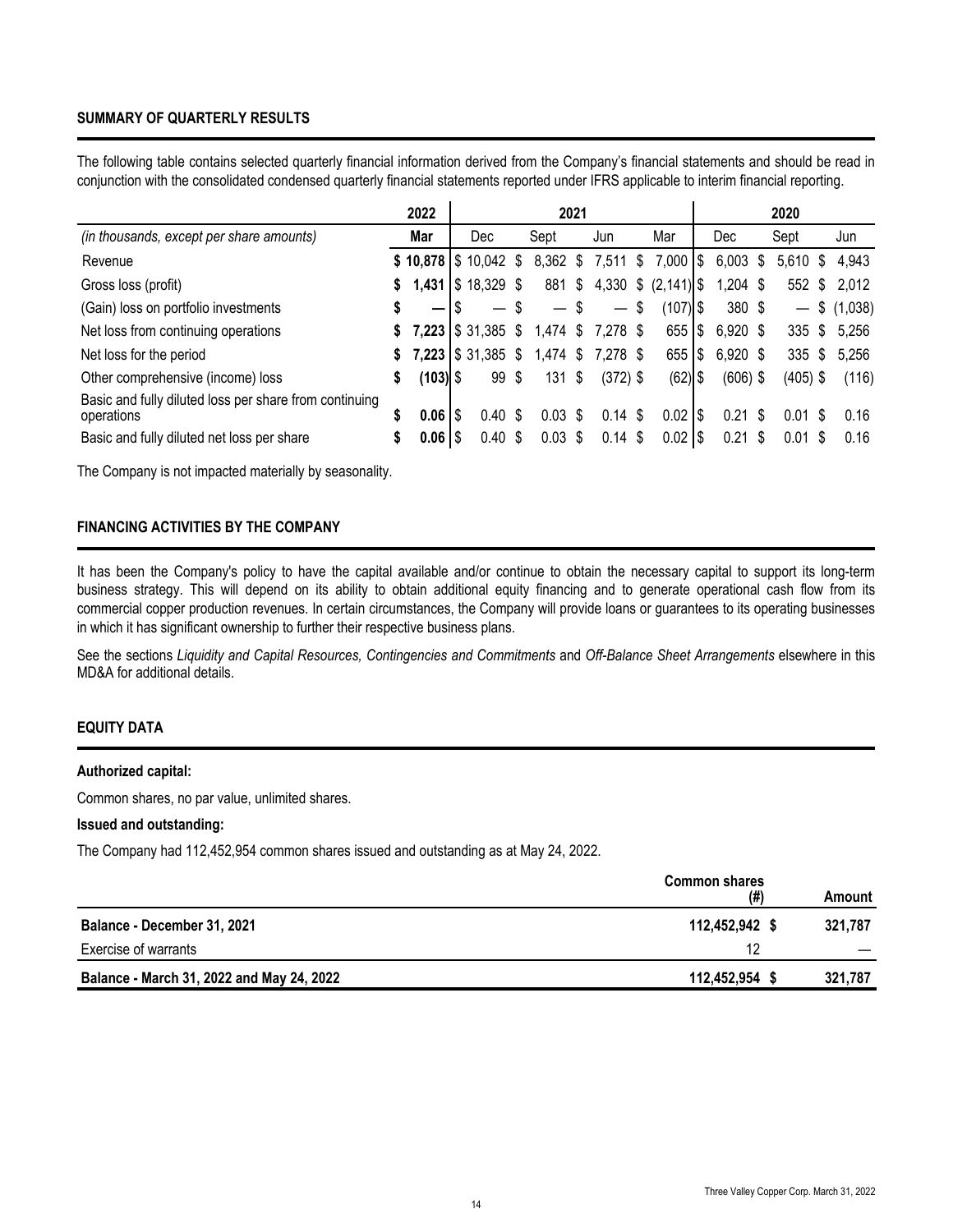# **Outstanding warrants:**

The Company had 82,328,760 common share purchase warrants outstanding as at May 24, 2022 as follows:

|                                           | Warrants(#)     | Amount  |
|-------------------------------------------|-----------------|---------|
| Balance - December 31, 2021               | 283,446,320 \$  | 10,301  |
| Expiry of warrants                        | (201, 117, 320) | (6,026) |
| Exercise of warrants                      | (240)           |         |
| Balance - March 31, 2022 and May 24, 2022 | 82,328,760      | 4,275   |

Common share purchase warrants totaling 201,117,560 entitled the holders thereof to purchase one common share at an exchange ratio of 20 warrants per 1 common share, with an equivalent exercise price of CAD\$6.66 per common share. 240 of these common share purchase warrants were exercised before February 9, 2022, when these common share purchase warrants expired and were delisted from the TSXV.

### **Outstanding stock options:**

The number of stock options outstanding as at March 31, 2022 and May 24, 2022 was 2.5 million (December 31, 2021: 2.5 million) at a weighted average exercise price of CAD\$0.32 (December 31, 2021: CAD0.32). The number of stock options vested as at March 31, 2022 was 2.4 million (December 31, 2021: 2.4 million). 2.4 million stock options expire on August 12, 2030 and 0.1 million stock options expire on March 3, 2031.

## **Outstanding Deferred stock units ("DSU") and Restricted stock units ("RSU"):**

The number of DSUs outstanding as at March 31, 2022 and May 24, 2022 was 919 thousand (December 31, 2021: 411 thousand). The number of RSUs outstanding as at March 31, 2022 and May 24, 2022 was 481 thousand (December 31, 2021: 155 thousand). The DSUs vested immediately upon grant, the RSUs granted in 2021 will vest on January 1, 2023 and the RSUs granted in 2022 will vest on January 1, 2024. During the three months ended March 31, 2022, the total fair value of DSUs and RSUs granted was \$40 thousand (three months ended March 31, 2021 - \$nil) and had a weighted average grant-date fair value of CAD\$0.06.

## **CONTINGENCIES AND COMMITMENTS**

In the normal course of business, the Company is aware of certain claims and potential claims. The outcome of these claims and potential claims is not determinable at this time, although the Company does not believe these claims and potential claims will have a material adverse effect on the Company's results of operations or financial position.

Contractual obligations of the Company as at March 31, 2022 are as follows:

|                                          | More than 3     |                                |                                |              |
|------------------------------------------|-----------------|--------------------------------|--------------------------------|--------------|
|                                          | 1 year          | $1 - 3$ years                  | years                          | <b>Total</b> |
| Accounts payable and accrued liabilities | \$<br>18,030 \$ | \$<br>$\overline{\phantom{m}}$ | \$<br>$\overline{\phantom{m}}$ | 18,030       |
| <b>Amended Facility</b>                  | 56,369          |                                |                                | 56,369       |
| Unsecured debt under the JRA             | 25,472          |                                |                                | 25,472       |
| Leases                                   | 115             | 103                            | 277                            | 495          |
| Term Loan                                | 182             |                                |                                | 182          |
| Other liabilities                        | 764             | 660                            | 1,552                          | 2,976        |
| Reclamation and other closure provisions |                 |                                | 5,442                          | 5,442        |
| As at March 31, 2022                     | 100,932 \$      | 763 \$                         | $7,271$ \$                     | 108,966      |

As of March 31, 2022, remaining commitments to purchase mining operating supplies amounted to \$0.6 million.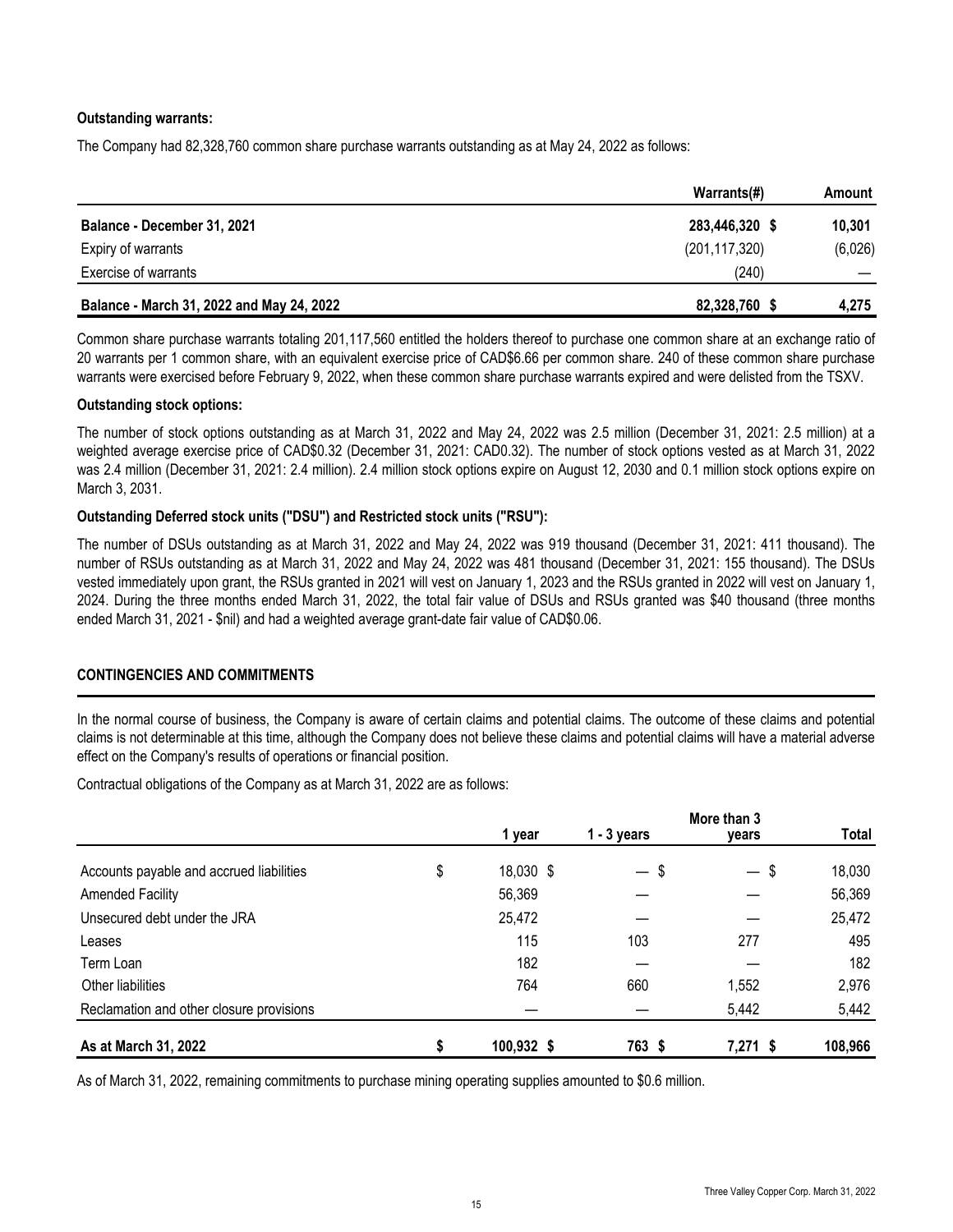On October 4, 2021, the Company delivered to the minority shareholder of MTV (the "**Minority Shareholder**") the required written notice of its intention to acquire the remaining interest in MTV held by the Minority Shareholder as per the call option notice requirements of the MTV shareholders' agreement (the "**SHA**").

Subsequent to TVC's equity contribution to MTV on June 3, 2021, the Minority Shareholder**,** who did not participate in the contribution of funding to MTV, commenced an arbitration proceeding against the Company and its subsidiaries claiming the funding to MTV was not completed in accordance with the terms of the SHA. The Minority Shareholder has filed a request for arbitration under the SHA pursuant to the rules of the International Court of Arbitration of the International Chamber of Commerce (the "**ICC**") alleging that the equity contribution of TVC did not comply with the SHA and claiming damages of \$16 million. The Company and its legal counsel believe the claims of the Minority Shareholder are without merit and the Company has acted appropriately and in accordance with the SHA, and Chilean law in all respects. As the Company is confident in its legal position it has not provided for a possible settlement provision in its Financial Statements. It is expected that the ICC arbitration will be completed in late 2022 and the Company will continue to monitor the arbitration proceedings.

# **CRITICAL ACCOUNTING ESTIMATES AND JUDGMENTS**

Estimates and judgments by management represent an integral component of the Financial Statements prepared in conformity with IFRS. The estimates made in the Financial Statements reflect management's judgments based on past experiences, present conditions and expectations of future events. Where estimates were made, the reported amounts for assets, liabilities, revenues and expenses may differ from the amounts that would otherwise be reflected if the ultimate outcome of all uncertainties and future events were known at the time the Financial Statements were prepared.

In preparing these Financial Statements, the significant judgments made by management in applying the Company's accounting policies and the key sources of estimation uncertainty were the same as those that applied to the Company's audited consolidated financial statements for the year ended December 31, 2021.

## **NON-IFRS PERFORMANCE MEASURES**

This document includes certain non-IFRS performance measures that do not have a standardized meaning prescribed by IFRS. These measures may differ from those used by, and may not be comparable to such measures as reported by, other issuers. The Company believes that these measures are commonly used by certain investors, in conjunction with conventional IFRS measures, to enhance their understanding of the Company's performance. These measures have been derived from the Financial Statements and applied on a consistent basis. The following tables provide a reconciliation of these non-IFRS measures to the most directly comparable IFRS measure.

The following non-IFRS performance measures are for the three months ended March 31, 2022 and 2021.

#### **C1 Cash costs per pound produced**

C1 Cash costs of production include all costs absorbed into inventory less non-cash items such as depreciation and non-site charges such as transportation costs of copper cathodes. The Company believes that, in addition to conventional measures prepared in accordance with IFRS, such as costs of sales, certain investors use this information to evaluate the Company's performance and ability to generate operating income and cash flow from its mining operations. Management uses this metric as an important tool to monitor site operating costs. Site cash costs per pound produced are calculated by dividing the aggregate cash costs of production by copper pounds produced. These measures are calculated on a consistent basis for the periods presented.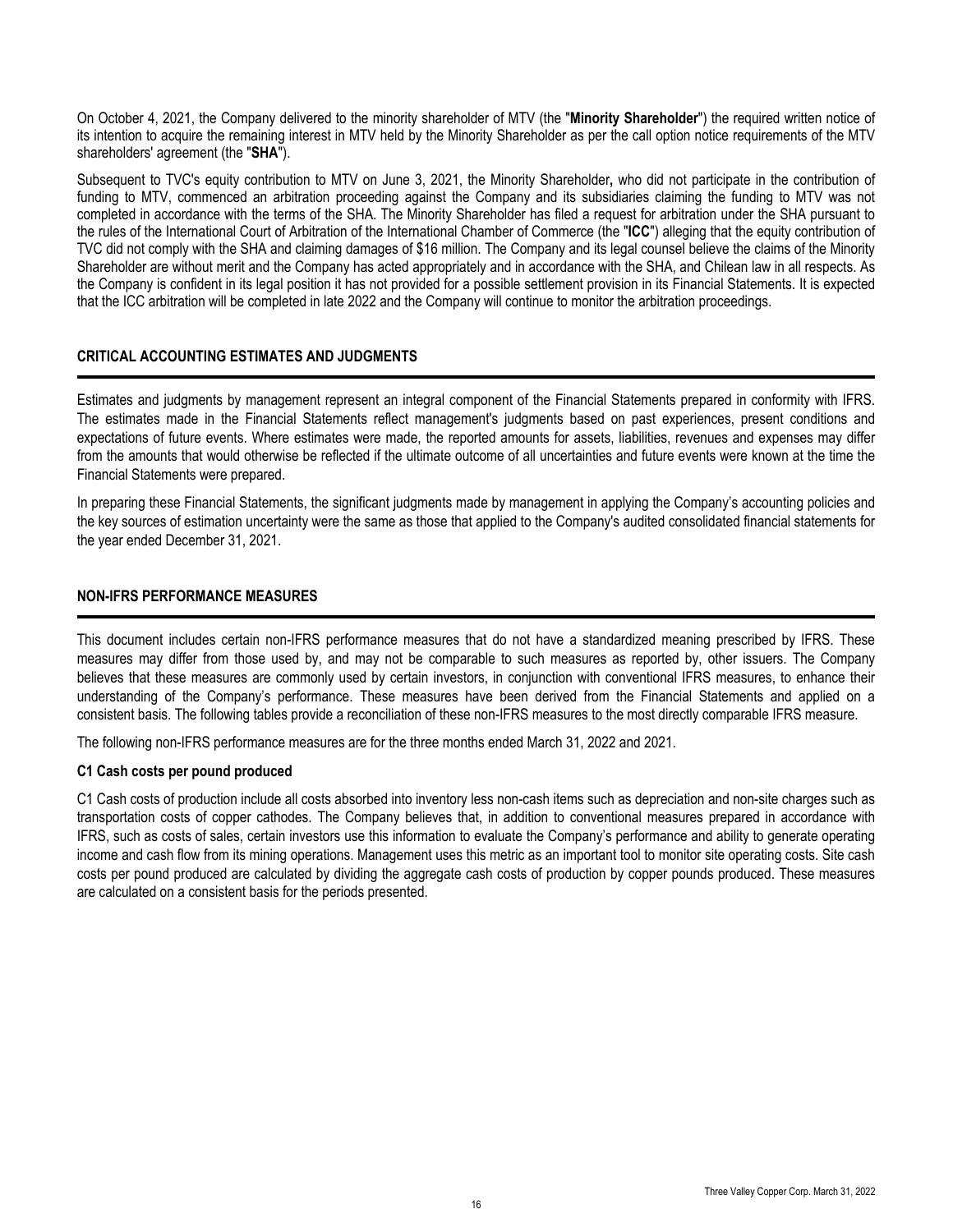|                                              | Three months ended |               |               |
|----------------------------------------------|--------------------|---------------|---------------|
|                                              |                    | Mar. 31, 2022 | Mar. 31, 2021 |
| Cost of Sales <sup>1</sup>                   | \$                 | $12,309$ \$   | 4,859         |
| Depreciation                                 |                    | (535)         | (1, 235)      |
| Non-site inventory reversal                  |                    |               | 1,435         |
| Net change in copper cathodes inventory      |                    | (790)         | (454)         |
| Transportation costs                         |                    | (135)         | (86)          |
| C1 Cash costs of production                  |                    | 10,849        | 4,519         |
| Pounds of copper produced (thousands)        |                    | 2,298         | 1,985         |
| Cash cost of copper produced (USD per pound) |                    | 4.72 $$$      | 2.28          |

<sup>1</sup> Includes a write-down of inventory of \$0.7 million for the three months ended March 31, 2022 and a reversal of write-down of inventory of \$1.7 million for the three months *ended March 31, 2021.*

# **Realized copper price**

Realized copper price is calculated as total revenue from sale of copper cathodes divided by pounds of copper cathodes sold. The Company believes that measuring realized copper price enables investors to better understand performance in the current and prior periods.

|                                               | Three months ended |       |  |  |
|-----------------------------------------------|--------------------|-------|--|--|
|                                               | Mar. 31, 2022      |       |  |  |
| Revenue from copper cathodes                  | $10,878$ \$        | 6,942 |  |  |
| Pounds of copper sold (thousands)             | 2.449              | 1,998 |  |  |
| Average realized copper price (USD per pound) | 4.44 \$            | 3.47  |  |  |

MTV contracted to sell a fixed amount of copper cathode representing 40% of its expected copper cathode production at \$2.89 per pound from August 2020 to July 2022. The volume of monthly copper cathode contracted to sell at \$2.89 per pound was set in July 2020 based on expected production from August 2020 to July 2022 with 3,382 tonnes remaining as at March 31, 2022. In the event that monthly copper cathode production is in excess of the expected volume, less than 40% of copper produced in that month will be sold at \$2.89 per pound. In the event that monthly copper cathode production is below the expected volume, greater than 40% of copper produced in that month will be sold at \$2.89 per pound.

Effective August 1, 2021, the remaining 40% fixed price component of the Offtake was deferred for nine months until May 1, 2022 (see *Outlook* elsewhere in this MD&A), however, the Company is in negotiations with the Lenders to modify or eliminate this as part of the overall debt negotiations. During the first quarter of 2022, 100% of copper cathodes produced by MTV was sold at the prevailing spot price for copper cathode, less a nominal amount, as a result of the amendment to the Offtake.

## **Net Debt**

Net debt is determined based on cash and cash equivalents and loans and borrowings as presented in the Company's Financial Statements. The Company uses net debt as a measure of the Company's ability to pay down its debt and believes that in addition to conventional performance measures prepared in accordance with IFRS, net debt is a useful indicator to some investors to evaluate the Company's financial position. The following table provides a calculation of net debt based on amounts presented in the Financial Statements as at March 31, 2022 and December 31, 2021.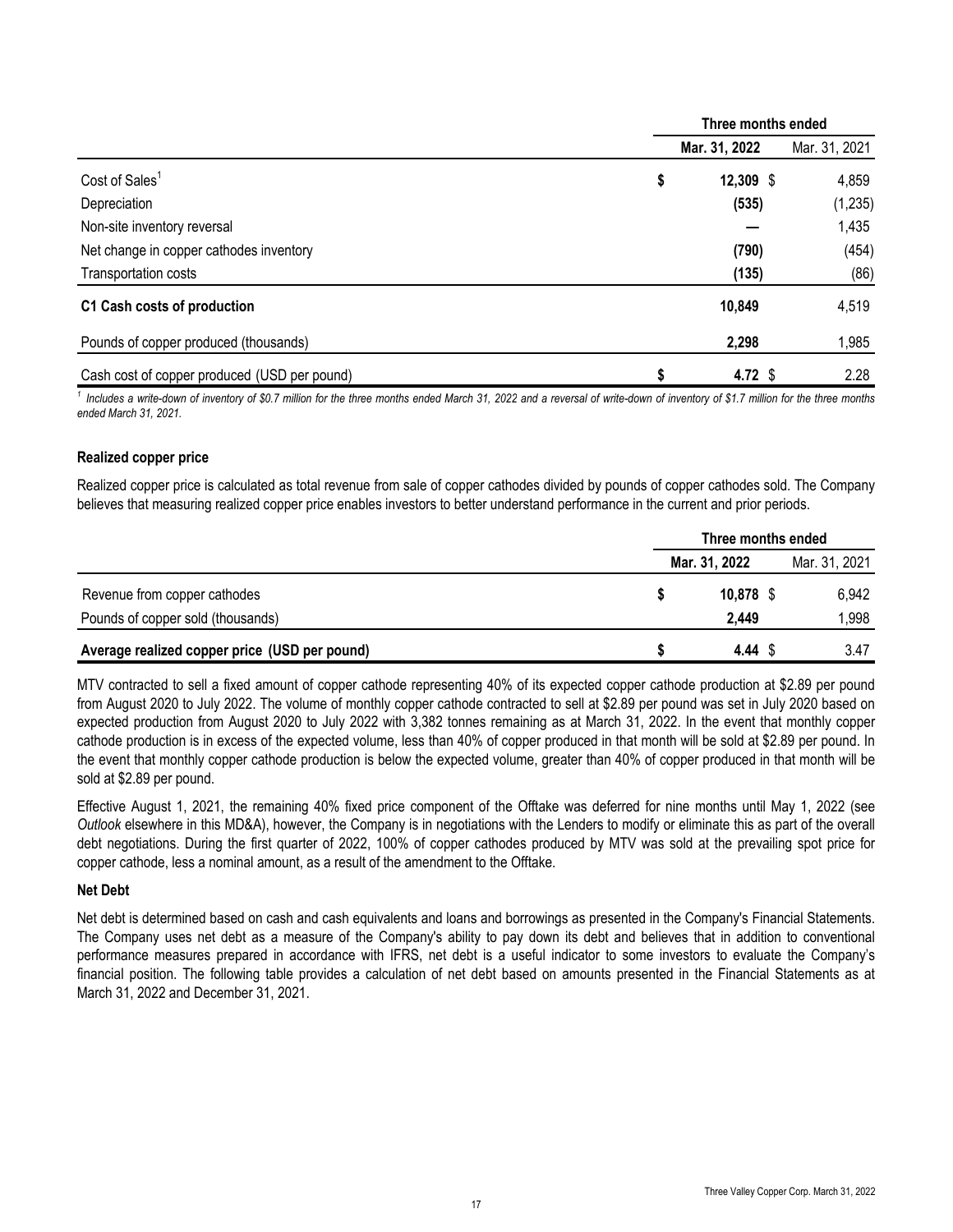|                                         | As at         |               |  |
|-----------------------------------------|---------------|---------------|--|
|                                         | Mar. 31, 2022 | Dec. 31, 2021 |  |
| Current portion of loans and borrowings | 77,687 \$     | 74,251        |  |
| Loans and borrowings                    | 215           | 218           |  |
| Less: cash and cash equivalents         | (9, 254)      | (13, 656)     |  |
| Net debt                                | 68,648 \$     | 60,813        |  |

# **Working Capital (Deficiency)**

Working capital is determined based on current assets and current liabilities as reported in the Financial Statements. The Company uses working capital as a measure of the Company's short-term financial health and operating efficiency. The Company believes that, in addition to conventional performance measures prepared in accordance with IFRS, working capital is a useful indicator to some investors to evaluate the Company's financial position. The following table provides a calculation of working capital based on amounts presented in the Financial Statements as at March 31, 2022 and December 31, 2021.

|                                      | As at                |               |  |
|--------------------------------------|----------------------|---------------|--|
|                                      | Mar. 31, 2022        | Dec. 31, 2021 |  |
| Cash and cash equivalents            | \$<br>$9,254$ \$     | 13,656        |  |
| Restricted cash                      | 471                  | 556           |  |
| Trade and other receivables          | 1,251                | 1,705         |  |
| Inventories                          | 15,678               | 16,739        |  |
| Prepaids and other current assets    | 1,480                | 1,528         |  |
| Portfolio investments                | 763                  | 2,101         |  |
| Current assets                       | 28,897               | 36,285        |  |
| <b>Current liabilities</b>           | 98,494               | 95,398        |  |
| Working capital deficit <sup>1</sup> | \$<br>$(69, 597)$ \$ | (59, 113)     |  |

<sup>1</sup>*Working capital for the Corporate segment is \$6.9 million and for the MTV segment there is a working capital deficit of \$76.6 million.* 

## **EBITDA and Adjusted EBITDA**

EBITDA represents earnings before interest, income taxes and depreciation. Adjusted EBITDA includes further adjustments for non-recurring items and items not indicative to the operating performance of the Company. The Company uses adjusted EBITDA as a more appropriate supplemental measure of debt service capacity and performance of its operations. Adjusted EBITDA is calculated by removing the writedowns and reversals of previous write-downs of inventory, gains and losses on portfolio investments, impairment of non-current assets, gains on modification of debt, stock-based compensation and unrealized foreign exchange gains and losses. The Company believes that, in addition to conventional measures prepared in accordance with IFRS, certain investors use these measures to evaluate the operating performance of the Company. Presenting these measures from period to period helps identify and evaluate earnings trends more readily in comparison with results from prior periods.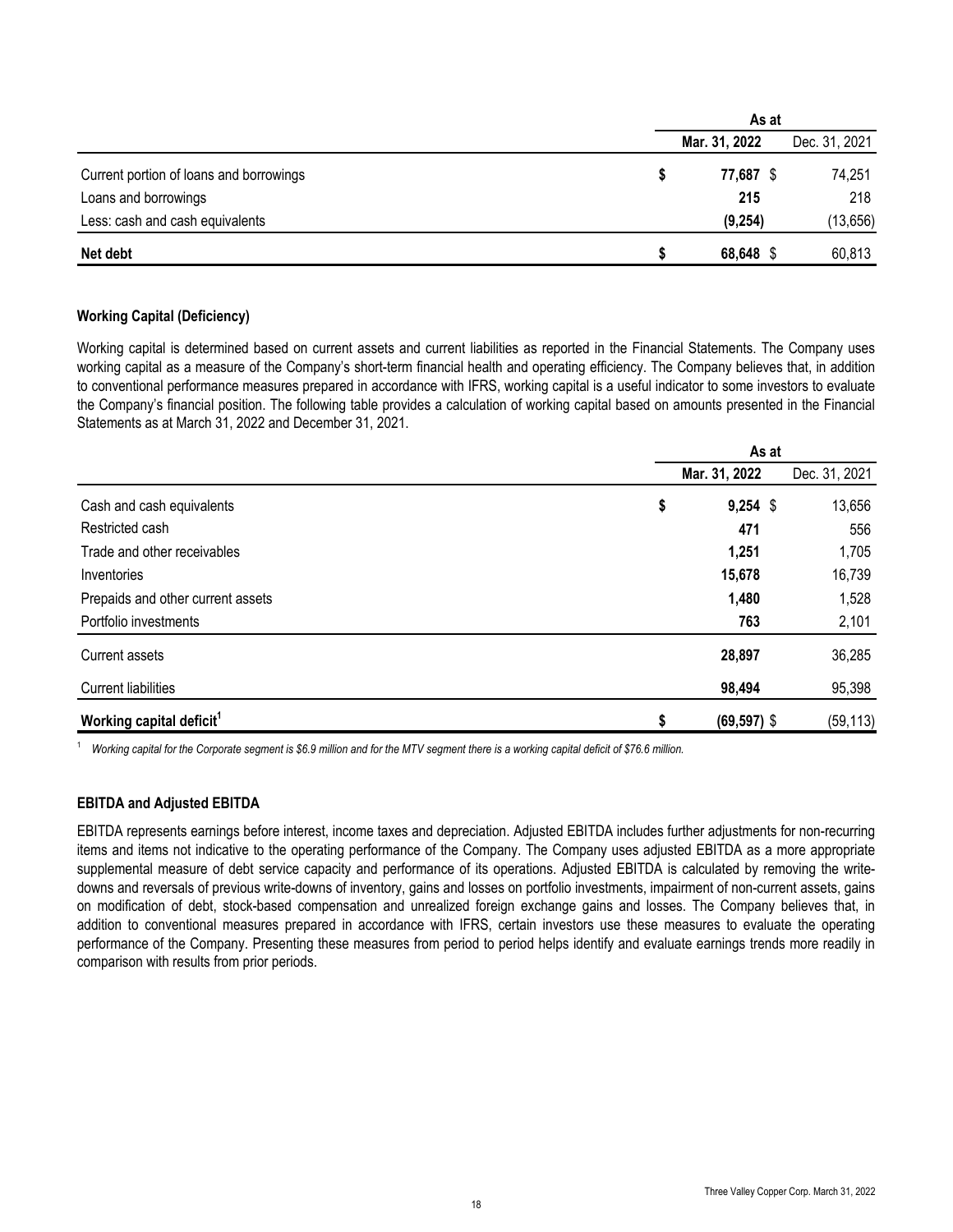|                                                   | Three months ended |               |               |  |
|---------------------------------------------------|--------------------|---------------|---------------|--|
|                                                   |                    | Mar. 31, 2022 | Mar. 31, 2021 |  |
| Net loss from continuing operations               | \$                 | $7,223$ \$    | 655           |  |
| Add:                                              |                    |               |               |  |
| Finance expense                                   |                    | 2,700         | 2,212         |  |
| Depreciation                                      |                    | 535           | 1,235         |  |
| <b>EBITDA</b> from continuing operations          |                    | (3,988)       | 2,792         |  |
| Write-down (reversal) of inventory                |                    | 701           | (1,738)       |  |
| Gain on portfolio investments                     |                    |               | (107)         |  |
| Unrealized foreign exchange loss (gain)           |                    | 1,744         | (439)         |  |
| Stock-based compensation                          |                    | 17            | 28            |  |
| Loss on modification of debt                      |                    |               | 164           |  |
| <b>Adjusted EBITDA from continuing operations</b> |                    | $(1,526)$ \$  | 700           |  |

# **TRANSACTIONS WITH RELATED PARTIES**

The Company entered into the following transactions with related parties during the three months ended March 31, 2022.

### *(i) Key Management Compensation*

Compensation for services paid or payable to executive officers and independent directors of the Company is shown below:

|                                                                                                                                                          | Three months ended |               |  |               |
|----------------------------------------------------------------------------------------------------------------------------------------------------------|--------------------|---------------|--|---------------|
|                                                                                                                                                          |                    | Mar. 31, 2022 |  | Mar. 31, 2021 |
| Compensation paid by and on behalf of TVC for executive management services provided to the<br>Company (including stock-based compensation) <sup>1</sup> |                    | 111S          |  | 82            |
| Directors fees and stock-based compensation <sup>2</sup>                                                                                                 |                    | 48            |  | 91            |
|                                                                                                                                                          |                    | 159           |  | 173           |

(1) During the three months ended March 31, 2022, the Company issued 325,203 RSUs and \$16 thousand was recognized as compensation paid for executive management services. The RSUs vest on January 1, 2024.

 $^{(2)}$  During the three months ended March 31, 2022, the Company issued 508,130 DSUs and \$25 thousand was recognized as stock-based compensation. All DSUs have vested.

#### *(ii) Mine Contracting Services*

As at March 31, 2022, a balance of \$8.5 million payable to Porto San Giorgio SpA remained outstanding as Unsecured Debt as a result of the JRA (December 31, 2021: \$7.7 million) (see Note 7 of the Financial Statements). Porto San Giorgio SpA is the minority shareholder of MTV. No transactions occurred during the three months ended March 31, 2022.

## *(iii) MTV Management Loan*

In 2018 and 2019, certain executives of MTV entered into loan agreements with MTV. All principal and interest is subordinated to the JRA and the Amended Facility.

As of March 31, 2022, \$0.8 million of principal and interest was outstanding. (December 31, 2021: \$0.8 million)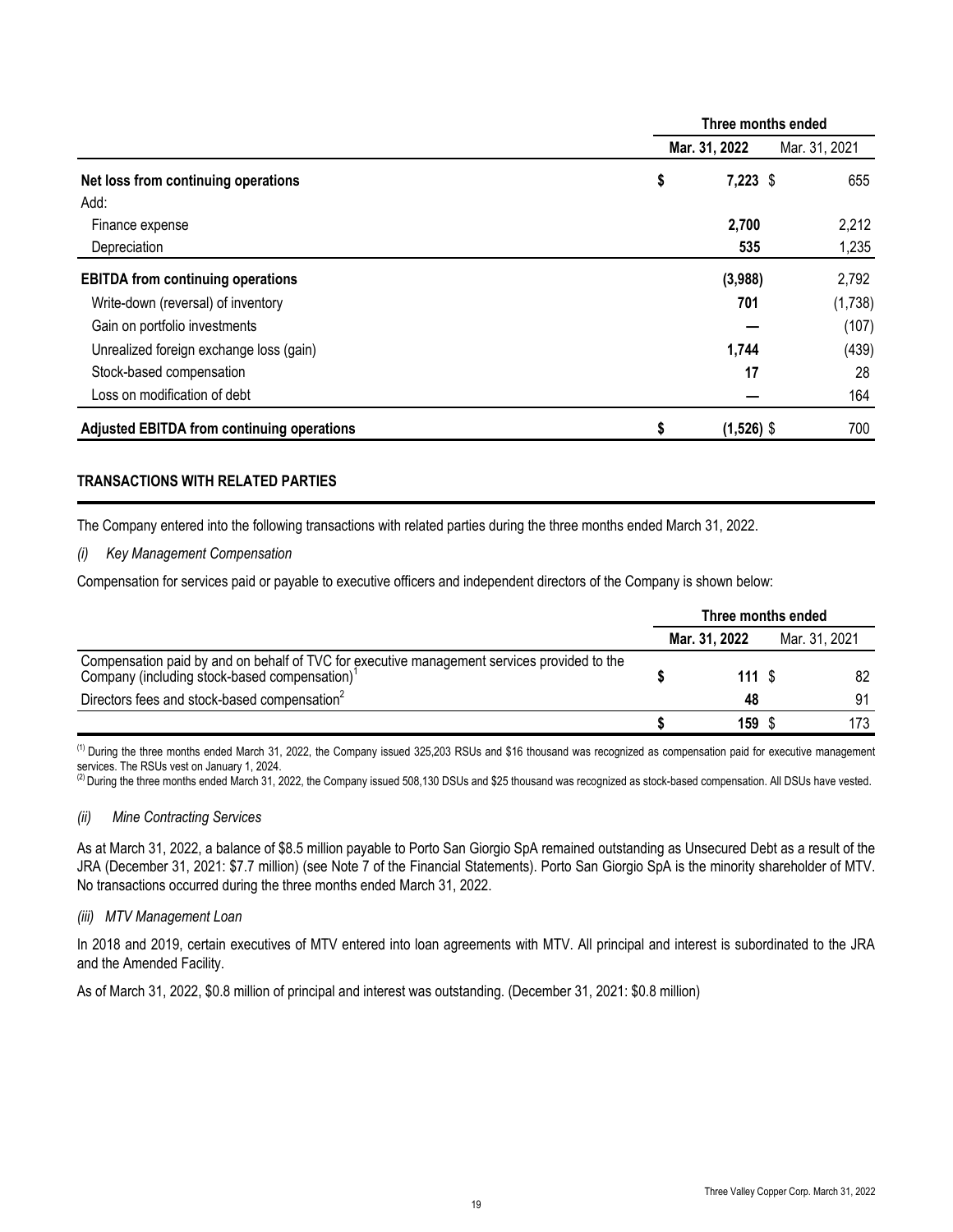## **FINANCIAL RISK MANAGEMENT**

The Company thoroughly examines the various financial instruments and risks to which it is exposed, most of which are beyond the control of the Company, and assesses the impact and likelihood of those risks. These risks may include market risk, interest rate risk, foreign currency risk, commodity price risk, credit risk and liquidity risk. Where material, these risks are reviewed and monitored by experienced managers, advisors and consultants, by maintaining adequate liquidity, and by cost control initiatives.

The Company's activities expose it to certain financial risks during or at the end of the reporting period as described below.

## **Market Risk**

Market risk is the risk of loss that may arise from changes in market factors such as interest rates, foreign exchange rates and commodity prices. The purpose of market risk management is to manage and control exposures to market risks, within acceptable parameters, while optimizing return. The sensitivities to market risks included below are based on a change in one factor while holding all other factors constant. In practice, this is unlikely to occur, and changes in some of the factors may be correlated - for example, changes in interest rates and changes in foreign currency rates.

#### *Interest Rate Risk*

The Company's consolidated interest rate risk arises primarily from the interest received on cash and cash equivalents and any interest paid on floating rate borrowings.

Cash and cash equivalents are invested on a short-term basis to ensure minimal interest rate risk and to adequately provide liquidity for payment of operational and capital expenditures. To date, no interest-rate management products, such as swaps, are used in relation to cash and cash equivalents or the Amended Facility.

MTV has additional exposure to interest rate risk on the Amended Facility, which is subject to a floating interest rate. Floating interest rates are based on USD LIBOR plus a fixed margin. MTV does not enter into derivative contracts to manage this risk.

### *Foreign Currency Risk*

The individual financial statements of each group entity are presented in the currency of the primary economic environment in which the entity operates (its functional currency). The functional currency for results and financial position of Canadian entities is CAD while for Chilean entities is USD. The presentation currency for the Financial Statements is USD.

The Company incurs expenditures in CAD other than through its subsidiary, MTV, whose expenditures are in USD and CLP. The Company's exposure to foreign currency risk at March 31, 2022 arises primarily from those transactions carried out at MTV in CLP rather than USD and that have a direct effect on the operating results, such as wages. Cash held in foreign currencies is also subject to foreign currency risk.

## *Commodity Price Risk*

Commodity price risk is the risk that the fair values or cash flows associated with the Company's consolidated revenues and portfolio investments will vary due to changes in the prices of a particular commodity, e.g. copper. The Company does not engage in programs to mitigate its copper commodity exposure.

The Company is exposed to commodity price risk in respect of its consolidated revenues as all of its revenues are generated from the sale of copper cathodes. The price of this commodity is volatile and subject to fluctuations that may have a significant effect on the ability of the Company and MTV to meet its obligations, capital spending targets or commitments, and expected operational results which in turn impacts the cash flows of the Company and MTV.

Under the Offtake with Anglo American Marketing Limited, MTV has contracted to sell a fixed amount of copper cathode representing 40% of its expected copper cathode production at \$2.89 per pound from August 2020 to July 2022. The volume of monthly copper cathode contracted to sell at \$2.89 per pound was set in July 2020 based on expected production from August 2020 to July 2022. In the event that monthly copper cathode production is in excess of the expected volume, less than 40% of copper produced in that month will be sold at \$2.89 per pound. In the event that monthly copper cathode production is below the expected volume, greater than 40% of copper produced in that month will be sold at \$2.89 per pound.

Effective August 1, 2021, MTV executed an amendment to the Offtake specific to the fixed price sales component with its principal buyer of copper cathode. Under the terms of the amendment, the remaining monthly deliveries of copper cathode due under the fixed price portion of the Offtake were deferred until May 1, 2022 and all sales of copper cathode commencing August 1, 2021 until April 30, 2022 were sold at the prevailing spot price for copper cathode, less a nominal amount. The remaining 12 months of contracted delivery amounts of the fixed price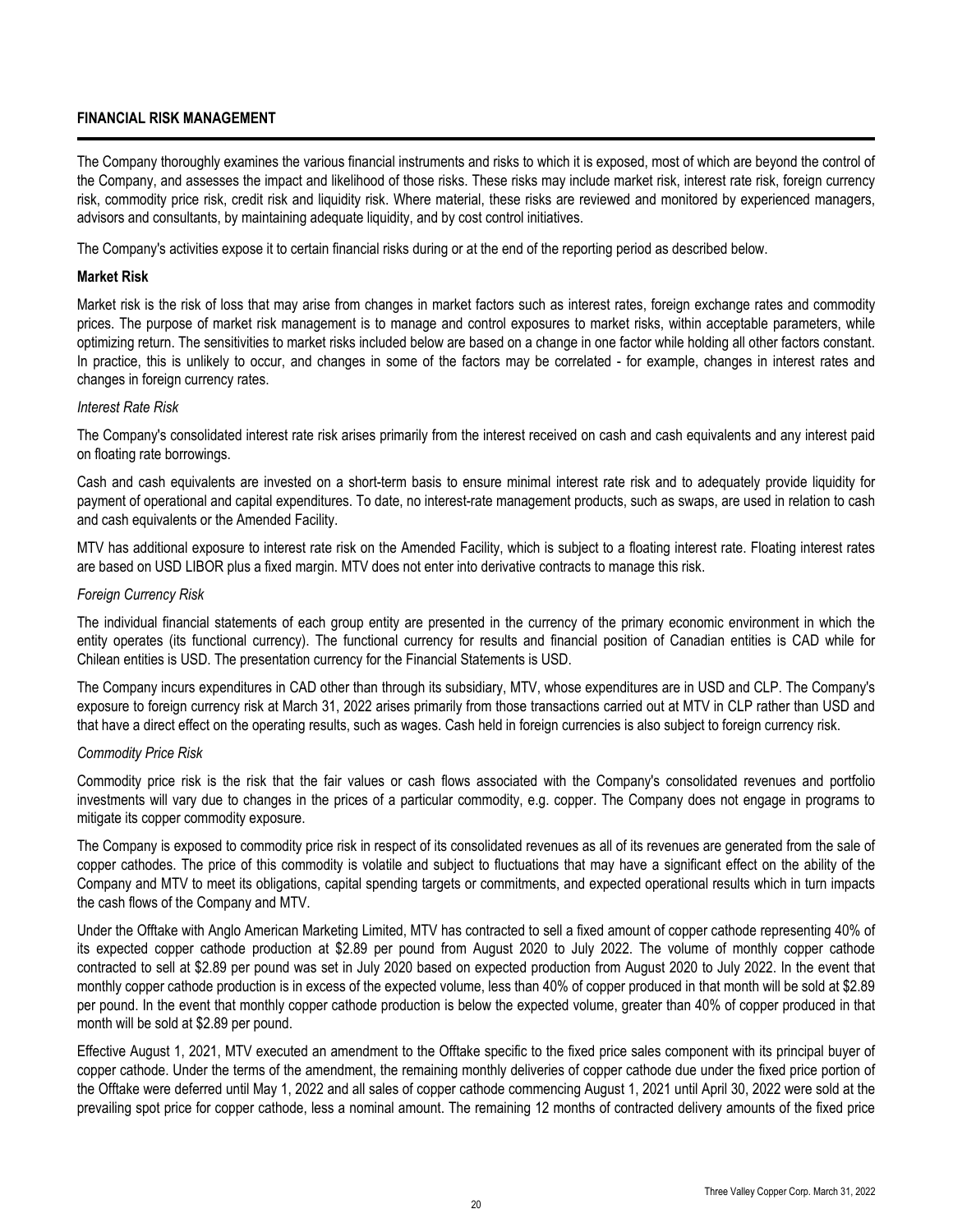portion of the contract were expected to resume on May 1, 2022 at the previous agreed fixed price of \$2.89 per pound. Currently, the fixed price portion of the Offtake has not restarted effective May 1, 2022 and is being reconsidered in negotiations with the Lenders to modify the terms of the fixed price portion of the Offtake. During the first quarter of 2022, 100% of copper cathodes produced by MTV was sold at the prevailing spot price for copper cathode, less a nominal amount, as a result of the amendment to the Offtake.

## **Credit Risk**

Credit risk is the risk that a third party will fail to meet its contractual obligations, which could result in the Company and/or MTV incurring a loss and arises primarily from the Company's consolidated receivables from customers and its cash and cash equivalents deposited with financial institutions.

The Company invests cash and cash equivalents with financial institutions that are financially sound based on their credit rating with the majority of the Company's cash held through large Canadian and US financial institutions with credit ratings of AA or higher. The Company's consolidated exposure to credit risk associated with accounts receivable is influenced mainly by the individual characteristics of each customer. The Company through MTV had one customer that represented 100% of revenue for the three months ended March 31, 2022 and which is considered low risk as it is a large public company with operations throughout the world. The Company and MTV have not incurred any credit losses during the three months ended March 31, 2022 nor does it have an allowance for expected credit losses.

The carrying value of financial assets recorded in the Financial Statements, net of any allowances for losses, represents the Company's maximum exposure to credit risk.

### **Liquidity Risk**

Liquidity risk is the risk associated with the difficulties that the Company and/or MTV may have meeting the obligations associated with financial liabilities that are settled with cash payments or with another financial asset. The Company and MTV manage liquidity risk by utilizing budgets and cash flow forecasts to assist the Company and MTV with maintaining sufficient cash to meet operating and capital obligations.

The Company monitors the expected settlement of financial assets and liabilities on an ongoing basis. A maturity analysis was performed for all financial liabilities (see *Contingencies and Commitments* elsewhere in this MD&A).

The Company currently has investments in securities of private companies. In some cases, the Company may be restricted by contract or by applicable securities laws or for other reasons from selling such securities for a period of time. The inability to sell such securities may impair the Company's ability to exit these portfolio investments when the Company considers it appropriate.

MTV will need to raise additional capital in order to further support its operations including development of its mineral properties and general working capital purposes. MTV currently operates in a high-cost environment as it expands production. Working capital stresses exist at MTV and additional sources of capital will be required to execute MTV's planned operations. Additional financings will depend on a number of unpredictable factors, which are often beyond the control of the Company and MTV. Raising capital may be adversely impacted by, amongst other factors: (i) a lack of normally available financing, (ii) volatile market conditions, (iii) extended and unforeseen issues resulting from the current COVID-19 pandemic, (iv) uncertain water supply in Chile (v) geopolitical issues in Chile and (vi) engineering, production, geological and environmental risks. To address its financing requirements, the Company and/or MTV may seek financing through joint venture agreements, debt and equity financings, asset sales, rights offerings to existing shareholders or restructuring MTV's debt and payment terms with critical suppliers. The outcome of these matters cannot be predicted at this time and there can be no assurance that capital will be available to the Company or MTV in the amount required at any particular time or for any particular period, or, if available, that such financing can be obtained on satisfactory terms. The Company and MTV are exposed to liquidity risk.

## **SCIENTIFIC AND TECHNICAL INFORMATION**

Unless otherwise noted or indicated, scientific and technical content contained in this MD&A related to MTV is based on information contained in the Technical Report, which was prepared by Dr Antonio Luraschi, RM CMC, Manager of Metallurgic Development and Senior Financial Analyst, Wood, Mr Alfonso Ovalle, RM CMC, Mining Engineer, Wood, Mr Michael G. Hester, FAusIMM, Vice President and Principal Mining Engineer, Independent Mining Consultants, Inc., Mr Enrique Quiroga, RM CMC, Mining Engineer, Q&Q Ltda, Mr Gabriel Vera, RM CMC, Metallurgical Process Consultant, GVMetallurgy, and Mr Sergio Alvarado, RM CMC, Consultant Geologist, General Manager and Partner, Geoinvestment Sergio Alvarado Casas E.I.R.L. all of whom were independent qualified persons as defined by NI 43-101 at the time the Technical Report was prepared. The Technical Report was filed by TVC on SEDAR (www.sedar.com) on December 14, 2018 and subsequently amended and restated on May 27, 2021.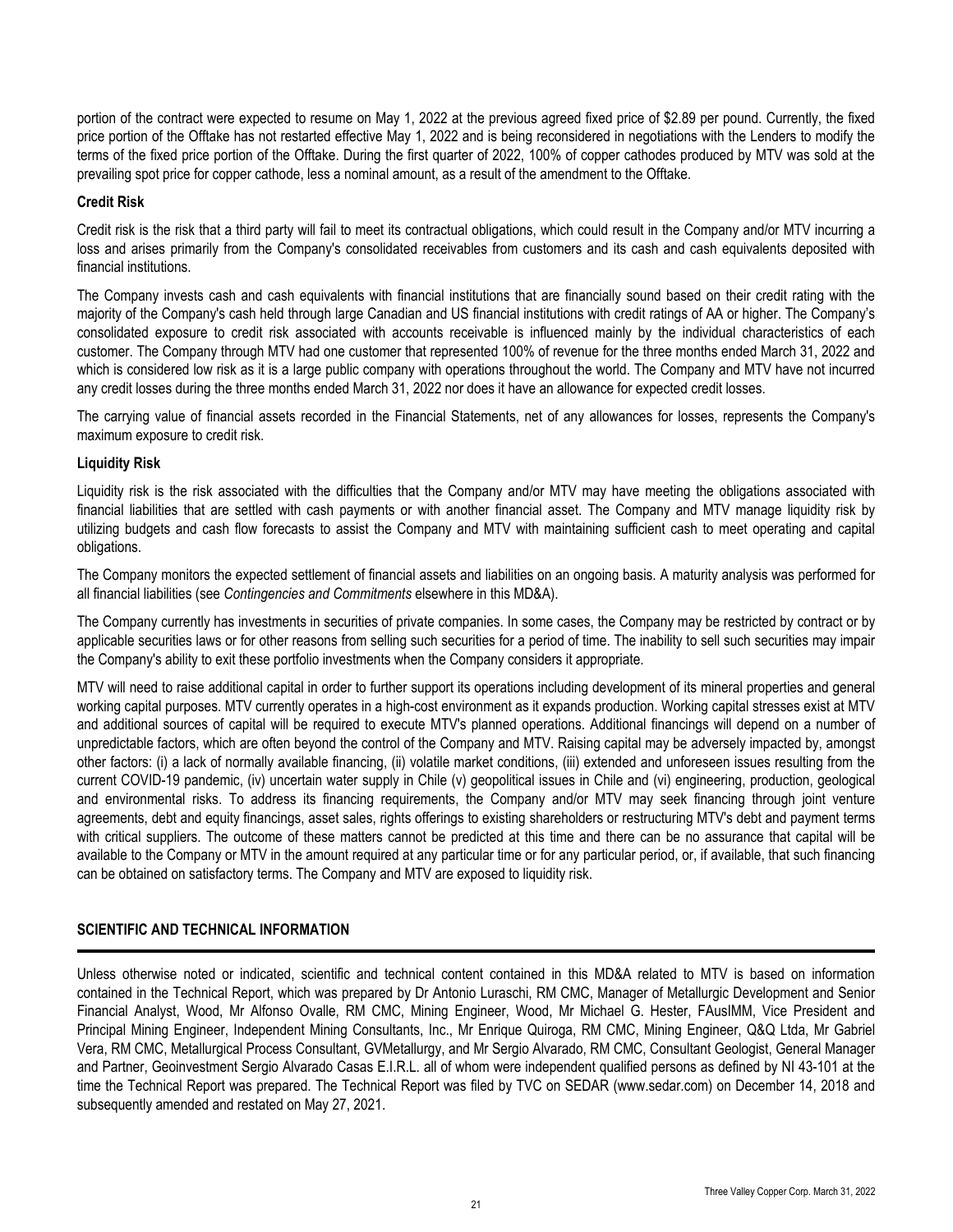### **OFF-BALANCE SHEET ARRANGEMENTS**

In order to ensure that the Company has appropriate control and direction over MTV, the Company entered into the SHA with the Minority Shareholder on October 2, 2017. Under the SHA, the Company had the right of first refusal to purchase the remaining ownership percentage (the "**Minority Position**") of MTV from the Minority Shareholder. The Company also had the option to purchase (the "**Call Option**") the Minority Position by delivering a written notice within 30 days after October 2, 2021. Should the Company not have exercised its Call Option within the stipulated time period, the Minority Shareholder would have had the right to initiate a sale process for up to 100% of MTV. On October 4, 2021, the Company delivered to the Minority Shareholder the required written notice of its intention to acquire the Minority Position held by the Minority Shareholder as per the Call Option notice requirements of the SHA. The Minority Shareholder has refused to recognize the established process under the SHA and the Company is pursuing the options available to it to complete the purchase of the Minority Position.

### **ADVISORY**

### **Forward-Looking Information**

Certain statements in this MD&A, and in particular the "Outlook" and "Liquidity and Capital Resources" sections, contain forward-looking information (collectively referred to herein as the "**Forward-Looking Statements**") within the meaning of applicable securities laws. The use of any of the words "expect", "anticipate", "continue", "estimate", "may", "will", "project", "should", "believe", "plans", "intends" and similar expressions are intended to identify Forward-Looking Statements. In particular, but without limiting the forgoing, this MD&A contains Forward-Looking Statements pertaining to: (i) the impact of COVID-19 on the Company's operations, demand and price of copper and ability to obtain funding; (ii) expectations and requirements for additional capital; (iii) expectations regarding the costs, timing and benefits of constructing and mining Papomono; (iv) expectations, assessments and plans for Don Gabriel; (v) expectations regarding the costs, supply, timing and benefits of processing third-party mined ore; (vi) expectations regarding the strip ratio and grade mined at Don Gabriel; (vii) expectations regarding the outcome of the Company's strategic review; (viii) expectations regarding MTV production and the effect of the \$2.89 per pound fixed price contract portion on such production; (ix) expectations regarding the MTV mine expansion and processing capacity, including the anticipated expansion methods, costs, timing and the benefits derived from the expansion; (x) uncertainty whether the 2021 mine plan will require updating; (xi) expectations detailed in the "Liquidity and Capital Resources" section, including statements that the Company will require further financing to meet its financial obligations, sustain its operations and ongoing capital projects in the normal course, secure the remaining non-controlling interest of MTV and expand its inventory of reserves and resources; additional sources of capital may be required to execute MTV's planned operations; the Company may issue new common shares or new debt as necessary; the capital resources of the Company and MTV could be negatively or positively impacted depending on market conditions; expected repayment of the Amended Facility and the timing thereof, compliance with debt covenants; MTV's ability to continue as a going concern; (xii) the economic and technical study parameters of MTV; (xiii) mineral resource and mineral reserve estimates; (xiv) the cost and timing of development of MTV ore bodies; (xv) the proposed mine plan and mining methods; (xvi) dilution and extraction recoveries; (xvii) processing method and rates and production rates; (xviii) projected metallurgical recovery rates; (xix) additional infrastructure requirements or infrastructure modifications; (xx) capital, operating and sustaining cost estimates; (xxii) the projected life of mine and other expected attributes of MTV; (xxii) the NPV and IRR and payback period of capital; (xxiii) future copper prices; (xxiv) future foreign exchange rates; (xxv) changes to MTV's configuration that may be requested or required as a result of stakeholder or government input; (xxvi) government regulations and permitting timelines; (xxvii) estimates of reclamation obligations and expectations regarding future obligations for mine closure activities; (xxviii) environmental risks; (xxix) future purchasing of mineralized material; (xxx) continued purchasing of mineralized material from a large number of small-scale third-party miners and from ENAMI; (xxxi) expectations regarding the copper market, including supply, demand, pricing and value drivers; (xxxii) expectations regarding imposed tariffs on economic growth; (xxxiii) Chilean elections and the effect thereof; (xxxiv) potential unrest in Chile; (xxxv) sales under the Offtake; (xxxvi) anticipated divestitures of the remaining Investment Portfolio and timing thereof; (xxxvii) MTV's labour and health and safety initiatives and expectations; (xxxviii) general business and economic conditions; (xxxix) outcome of litigation; (xl) expectations regarding negotiations with the Lenders and (xli) expectations regarding negotiations regarding the Fixed Price portion of the Offtake.

Although TVC believes that the Forward-Looking Statements are reasonable, they are not guarantees of future results, performance or achievements. A number of factors or assumptions have been used to develop the Forward-Looking Statements, including: (i) there being no significant disruptions affecting the development and operation of MTV; (ii) the possibility that the Lenders and the Company are able to negotiate additional funding for MTV to continue its operations; (iii) the availability of certain consumables and services and the prices for power and other key supplies being approximately consistent with assumptions in the Technical Report; (iv) labour and materials costs being approximately consistent with assumptions in the Technical Report; (v) fixed operating costs being approximately consistent with